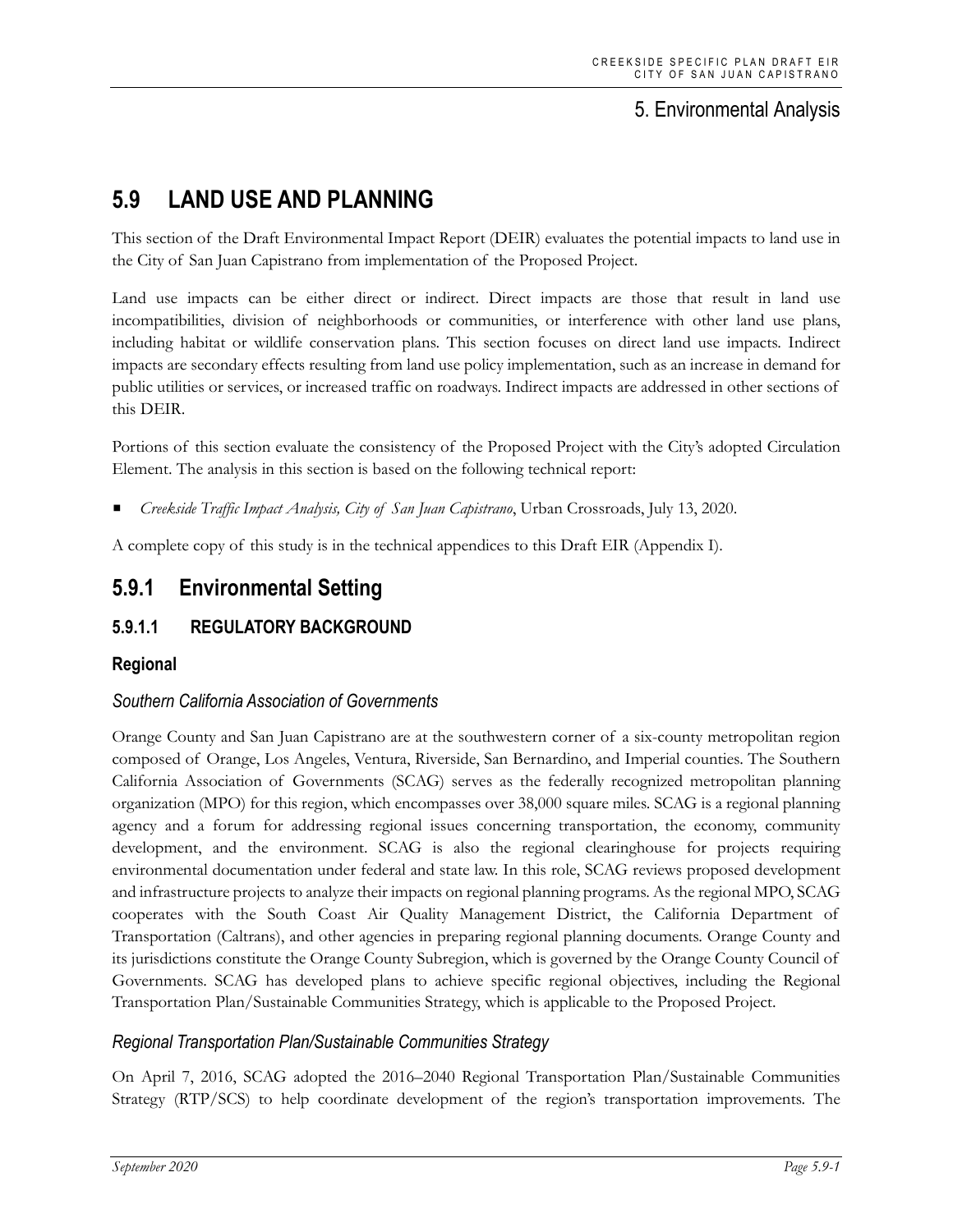RTP/SCS is a long-range transportation plan that is developed and updated by SCAG every four years. The RTP provides a vision for transportation investments throughout the region. Using growth forecasts and economic trends that project out over a 20-year period, the RTP/SCS considers the role of transportation in the broader context of economic, environmental, and quality-of-life goals for the future, identifying regional transportation strategies to address regional mobility needs. On May 7, 2020, SCAG's Regional Council adopted Connect SoCal (2020-2045 RTP/SCS) for Federal Transportation conformity purposes only. In light of the COVID-19 pandemic, the Regional Council will consider approval of Connect SoCal in its entirety and for all other purposes within 120 days from May 7, 2020. For this reason, this DEIR relies on the 2016-2040 RTP/SCS.

In 2008, California State Senate Bill 375 (SB 375) was enacted to reduce greenhouse gas (GHG) emissions from automobiles and light trucks through integrated transportation, land use, housing, and environmental planning. To achieve the goal of reduced GHG emissions, the legislation requires MPOs throughout the state to include a new element in their RTPs called a Sustainable Communities Strategy. Consistent with SB 375, SCAG has included an SCS in the 2016–2040 RTP and the Connect SoCal (2020-2045 RTP/SCS). The SCS integrates transportation, land use, housing, and environmental planning strategies with the goal of reducing regional GHG emissions.

## **Local**

# *San Juan Capistrano General Plan*

**Land Use Element.** It identifies the type and location of future land uses within the City. It describes present and planned land use activity which has been designed to achieve the community's long-range goals for the future. The Land Use Element identifies the proposed general distribution, location, and extent of land uses, and goals and policies contained in the Element establish the constitutional framework for future land use planning and decision making in the City.

**Housing Element.** The Housing Element is a required element of the City's General Plan, and it covers the time period of October 15, 2013 through October 15, 2021. It provides an analysis of the City's demographic and housing characteristics and trends, a review of potential market, governmental, and environmental constraints to meeting the City's identified housing needs, an evaluation of land, administrative, and financial resources available to address the housing goals, a review of past accomplishments under the previous housing element, and a housing plan to address the identified housing needs.

**Circulation Element.** The Circulation Element guides the continued development and improvement of the circulation system to support existing and planned development. It establishes acceptable roadway service levels and identifies improvements required to maintain the service levels. The purpose of the Circulation Element is to provide a safe, efficient and adequate circulation system for the City.

**Safety Element.** Safety Element establishes goals, policies, and a plan to assure that there is an adequate, coordinated and expedient response to public safety concerns. The purpose of the Safety Element is to identify and address those features or characteristics existing in or near the City which represent a potential hazard to the community's citizens, sites and structures, public facilities and infrastructure. The Circulation Element policies serve as a guide for planning circulation improvements to accommodate anticipated population growth,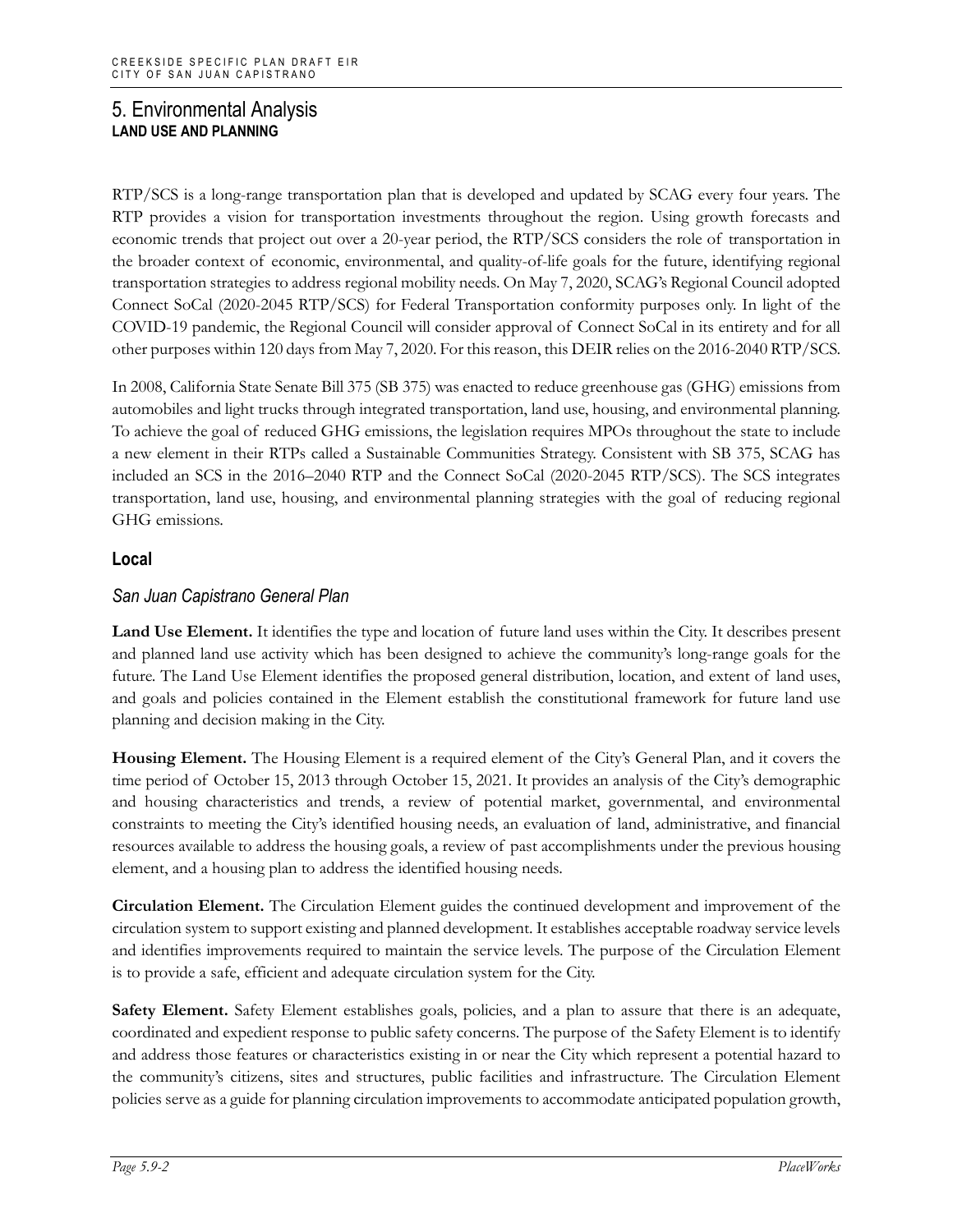maintaining acceptable service levels while development occurs, promoting alternative transportation modes, and coordinating with local and regional jurisdictions to phase regional transportation facilities.

**Conservation and Open Space Element.** The Conservation and Open Space Element focuses on the protection and enhancement of open space and natural resources to ensure a high quality living environment. It provides community goals to protect environmental resources and open space, which includes parks, open space and agricultural lands, natural resources and features such as groundwater, and creeks and drainage channels.

**Noise Element.** Noise Element addresses noise sources in the community and identifies ways to reduce the impacts of these noise sources on the community. It contains policies and programs to achieve and maintain noise levels compatible with various types of land uses, and identifies those land uses which are sensitive to noise and assures that noise-generating land uses are located so that they do not impact sensitive areas.

**Cultural Resources Element.** The Cultural Resources Element addresses the historic, archaeologic and paleontologic resources within San Juan Capistrano to protect and preserve them. It is not a state-mandated element. It provides policies that serve as guides for working property owners to preserve and protect identified important historic, archaeologic and paleontologic resources.

**Community Design Element.** The Community Design Element addresses the conservation and enhancement of the visual quality of San Juan Capistrano's environment. It helps to protect and enhance the identity of the community by addressing the protection of the natural hillside and various views created by the hillsides, the protection and enhancement of other natural features, the preservation and enhancement of the historical character of the community, the harmonious incorporation of new development to existing public and private development, and the maintenance of the community's small village, rural atmosphere.

**Growth Management Element.** The Growth Management Element assures that capital facilities are planned and provided in a manner which will adequately serve current and future residents of the City and the region. It recognizes that issues of growth and expansion of public services and infrastructure are regional concerns which must be addressed in a coordinated, interjurisdictional effort. Policies in the Element serve as guides for planning infrastructure and facility improvements to accommodate acceptable service levels while development occurs, and coordinating with local and regional jurisdictions to phase growth with capacity enhancement of regional facilities.

**Parks and Recreation Element.** The Parks and Recreation Element addresses the level of existing facilities, the provision of new parkland, recreational facilities, and hiking, biking and equestrian trails, as well as the economic feasibility of providing and maintaining these facilities. It contains specific goals and standards to guide the provision and maintenance of parks and recreational facilities for the current and future residents of the City.

**Public Services and Utilities Element.** The Public Services and Utilities Element ensures that sufficient levels of public services are provided as the City develops. It works in conjunction with the Growth Management Element, and it plans for the needed expansion of public services and infrastructure to coincide with new development.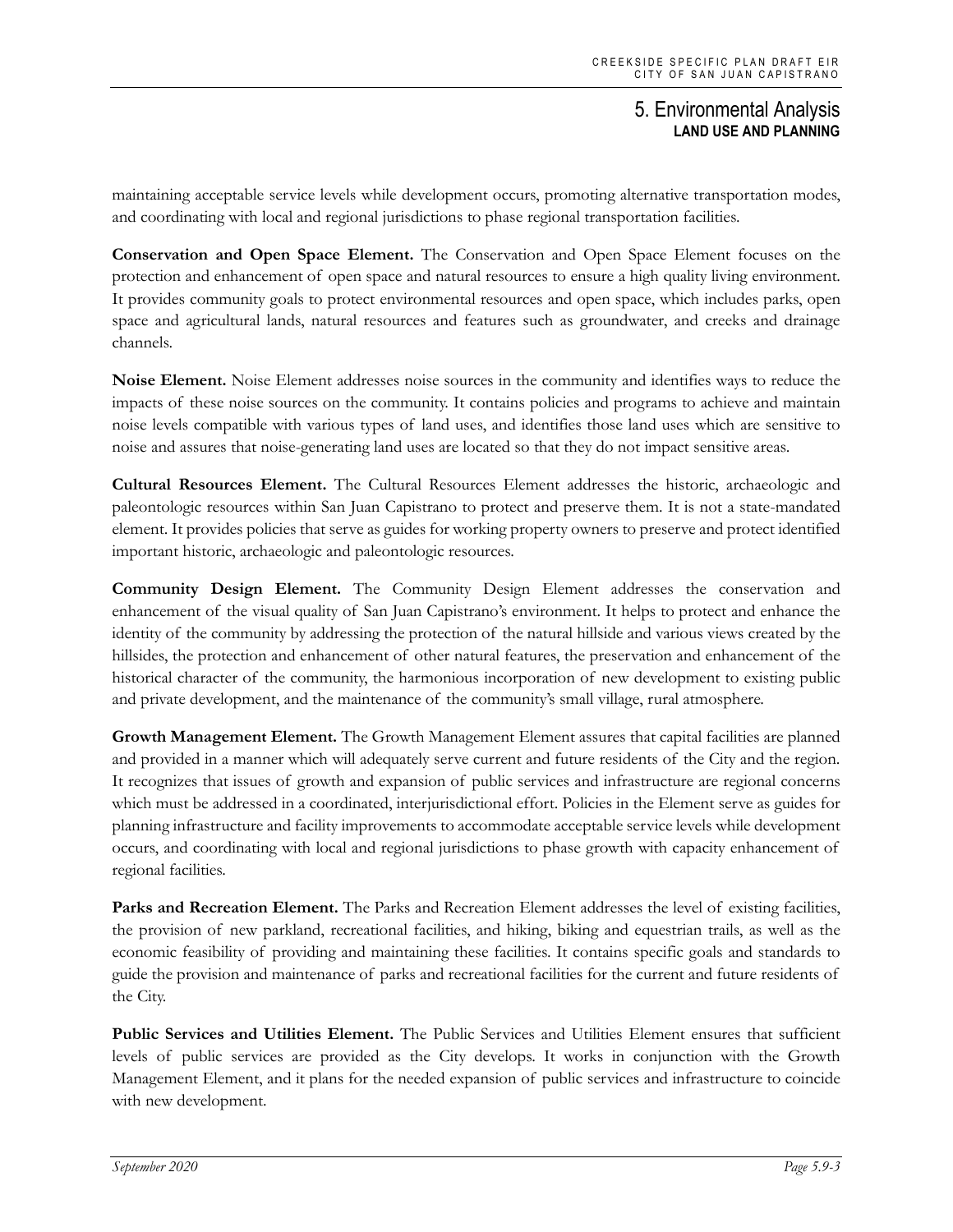**Floodplain Management Element.** The Floodplain Management Element contains goals, policies, and plans to preserve and enhance the natural stream environment, provide and maintain recreational facilities within the floodplain, as well as provide effective protection of life and property from floodwaters.

# **Zoning Code**

The City's Zoning Districts and Standards are contained in the SJCMC Title 9, Chapter 3, Zoning Districts and Standards. It establishes zoning districts and development standards that serve to guide development in the City.

# **5.9.1.2 EXISTING CONDITIONS**

# **Existing Land Uses**

The Project Site is developed with a vacant, one-level, 123,000-square-foot industrial building and associated surface parking lot, driveways, and walkways. The building was previously used by the Endevco Corporation and later Meggitt Inc. for manufacturing measurement instruments. The building has been vacant since 2013 and has been an ongoing source of code enforcement issues related to graffiti, poorly maintained vegetation, illegal dumping, and unauthorized entry.

# **Surrounding Land Uses**

The Project Site is surrounded by office/research park to the north and general open space to the north and northeast; industrial park to the north; single-family detached residential to the east and southeast with a medium density (LU 2.3 MD) and medium low density (LU 2.2 MLD); and office/industrial use to the south (i.e., Fluidmaster Inc.). The east medium density and the southeast medium low-density residential areas are zoned PC (CDP86-4) with a density of 3.6 to 5.0 units per acre and 2.1 to 3.5 units per acre, respectively. Beyond the medium density and medium low-density residential uses is a golf course designated as open space recreation. Interstate 5 is south west of Rancho Viejo Road. Beyond open space area to the north and northeast is Malaspina Estates, a very low density residential (LU 2.0 VLD) area with a maximum density of 0.4 unit per acre and minimum lot area of 2.5 acres.

# **Existing General Plan and Zoning Designations**

The Project Site is designated Industrial Park by the City's General Plan land use plan, and zoned IP (Industrial Park District) by the zoning map.

# **5.9.2 Thresholds of Significance**

According to Appendix G of the CEQA Guidelines, a project would normally have a significant effect on the environment if the project would:

- LU-1 Physically divide an established community.
- LU-2 Cause a significant environmental impact due to a conflict with any land use plan, policy, or regulation adopted for the purpose of avoiding or mitigating an environmental effect.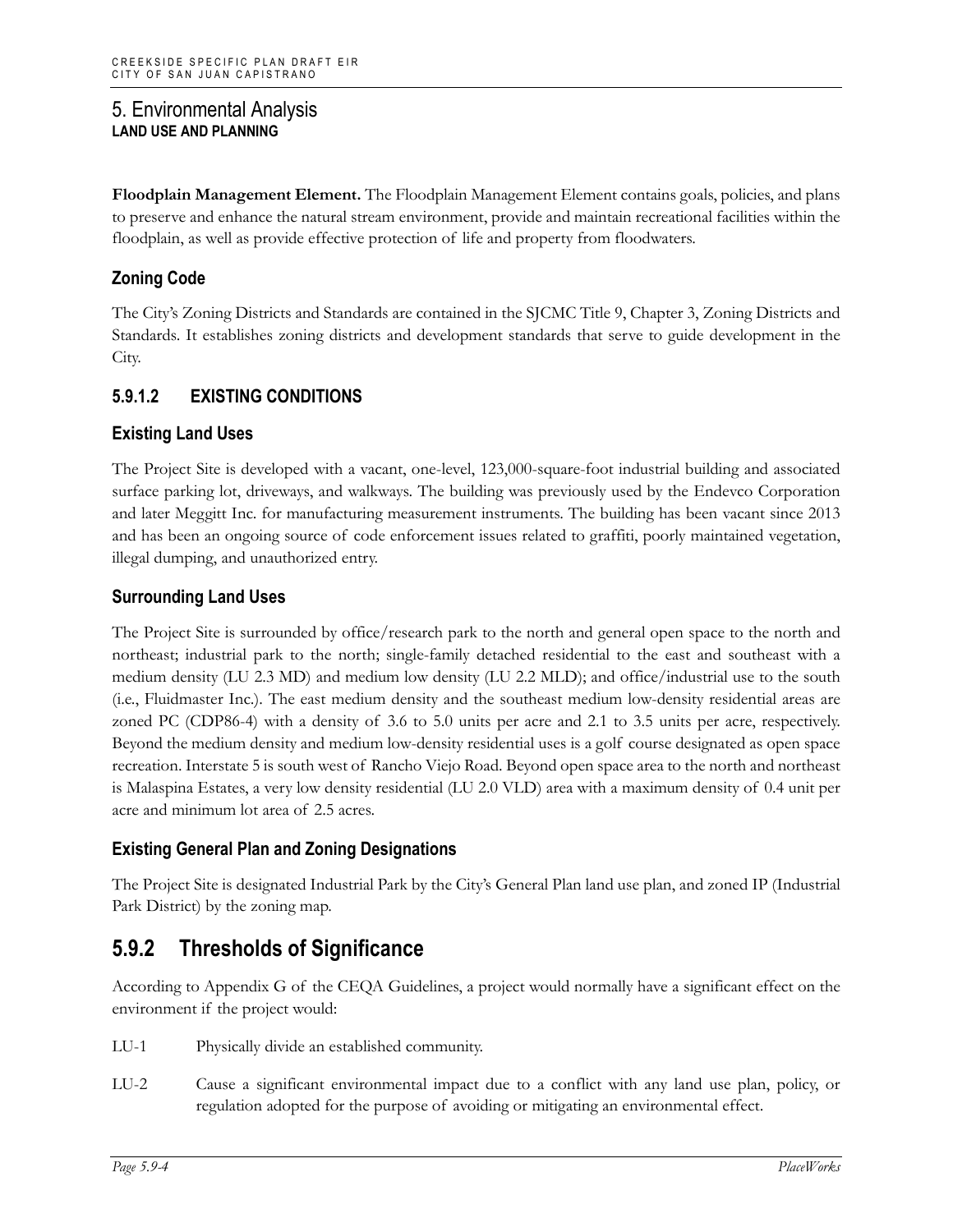The Initial Study, included as Appendix A, substantiates that impacts associated with the following threshold would be less than significant:

Threshold LU-1

This impact will not be addressed in the following analysis.

# **5.9.3 Plans, Programs, and Policies**

- PPP LU-1 **City of San Juan Capistrano Municipal Code:** The Proposed Project will be required to comply with the applicable provisions of the SJCMC except where deviations are specified by the proposed Creekside Specific Plan and allowed by the Grading Plan Modification.
- PPP LU-2 The Project Applicant will be required to participate in the City of San Juan Capistrano's Circulation Fee program that funds traffic signals and road widening projects.
- PPP LU-3 In 1998, the San Juan Capistrano City Council adopted Policy Number 111, which sets forth guidelines pertaining to fair share contributions for new development projects within the City. According to this policy, fair share participation by development shall account for 100% of the costs for each off‐site improvement.

# **5.9.4 Environmental Impacts**

# **5.9.4.1 IMPACT ANALYSIS**

The following impact analysis addresses thresholds of significance for which the Initial Study disclosed potentially significant impacts. The applicable thresholds are identified in brackets after the impact statement.

#### **Impact 5.9-1: Implementation of the Proposed Project would not cause a significant environmental impact due to a conflict with any land use plan, policy, or regulation adopted for the purpose of avoiding or mitigating an environmental effect. [Threshold LU-2]**

The Project Site is designed by the General Plan for Industrial Park land use and within the IP (Industrial Park District) zone by the zoning map. Implementation of the Proposed Project would require a change in the General Plan land use designation to Specific Plan/Precise Plan, and a zone change from IP (Industrial Park District) to Specific Plan as specified in Figure 3-4, *Proposed Site Plan*. The Proposed Project would also require a tentative map approval, architectural control approval, grading plan modification approval, and tree removal permit approval.

Although the Proposed Project would require changes to the existing land use designation of the Project Site, Table 5.9-1, Consistency with General Plan Goals and Policies, evaluated the Proposed Project's consistency with the City's General Plan goals and policies and demonstrated that the Proposed Project would not cause a significant environmental impact due to a conflict with the City's plans and policies.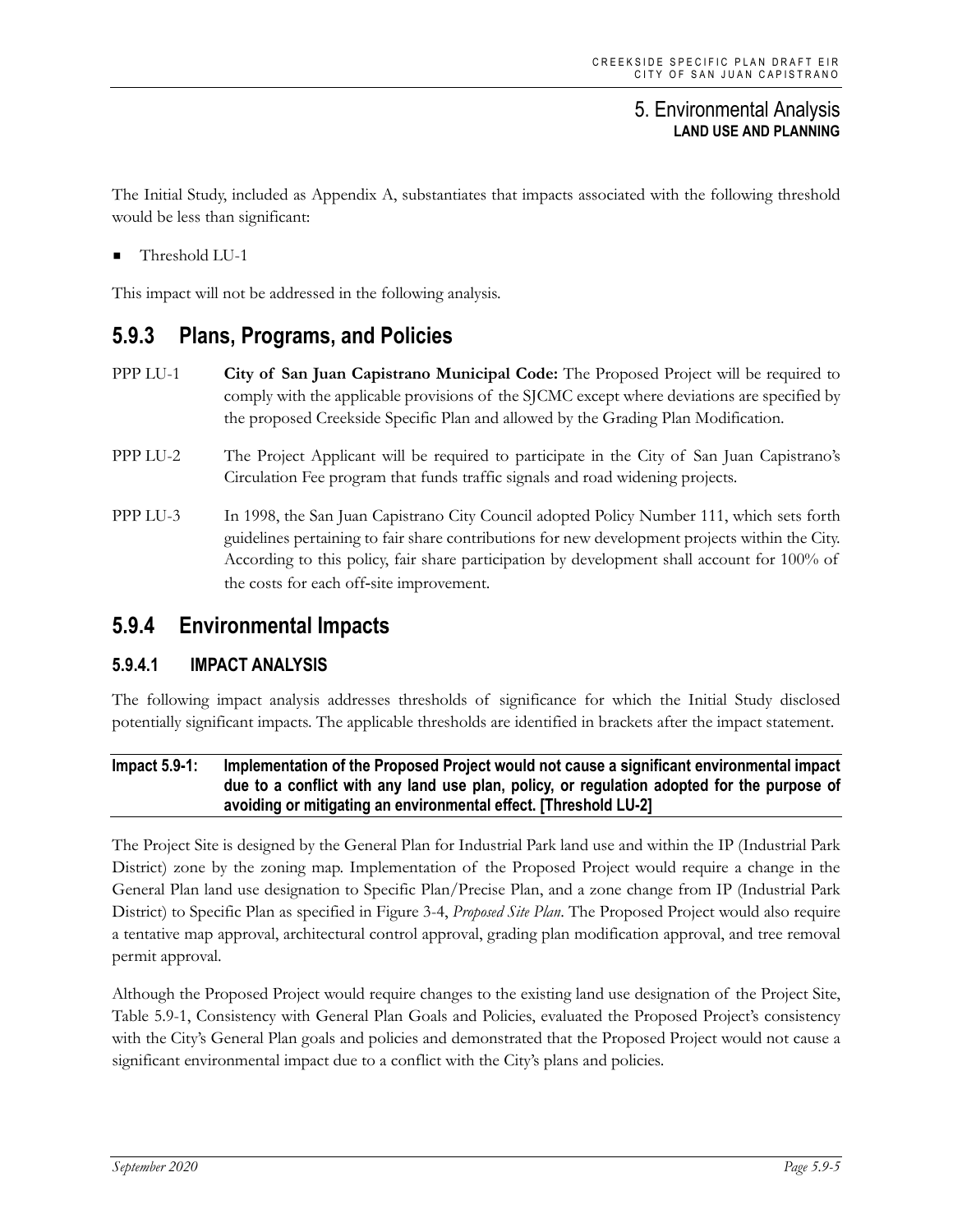| <b>Table 5.9-1</b><br><b>Consistency with General Plan Goals and Policies</b> |  |
|-------------------------------------------------------------------------------|--|
|-------------------------------------------------------------------------------|--|

| <b>Relevant Goals and Policies</b>                                                                                                                                                                                                                 | <b>Compliance Analysis</b>                                                                                                                                                                                                                                                                                                                                                                                                                                               |
|----------------------------------------------------------------------------------------------------------------------------------------------------------------------------------------------------------------------------------------------------|--------------------------------------------------------------------------------------------------------------------------------------------------------------------------------------------------------------------------------------------------------------------------------------------------------------------------------------------------------------------------------------------------------------------------------------------------------------------------|
| <b>LAND USE ELEMENT</b>                                                                                                                                                                                                                            |                                                                                                                                                                                                                                                                                                                                                                                                                                                                          |
| Goal 1: Develop a balanced land use pattern to ensure that<br>revenue generation matches the City's responsibility for<br>provision and maintenance of public services and facilities.<br>Policy 1.1. Encourage a land use composition in San Juan | <b>Consistent:</b> The Project Site has been vacant since 2013,<br>therefore, the property is being underutilized. Implementation of the<br>Proposed Project would create revenue opportunities for the City<br>collecting property taxes, impact fees, and other public services and                                                                                                                                                                                    |
| Capistrano that provides a balance or surplus between the<br>generation of public revenues and the cost of providing public<br>facilities and services.                                                                                            | facilities fees. The payment of applicable taxes and fees would<br>ensure that the Proposed Project pays for its impact on public<br>facilities and services, would contribute to the balance or surplus of<br>revenue and cost.                                                                                                                                                                                                                                         |
| Policy 1.2. Encourage commercial, tourist-oriented, and industrial<br>development that is compatible with existing land uses within the<br>City to improve the generation of sales tax, property tax, and hotel<br>occupancy tax.                  | <b>Consistent:</b> The Project Site is currently developed with an<br>industrial building that has been vacant since 2013. The Project Site<br>is not located within a tourist-oriented area of the City, and no hotels<br>exist in the immediate Project vicinity. Development of the Proposed<br>Project would contribute to property taxes.                                                                                                                           |
| Goal 2: Control and direct future growth within the City to<br>preserve the rural village-like character of the community.                                                                                                                         | Consistent. Goal 2 and Policies 2.1 through 2.3 are discussed in<br>Section 5.1, Aesthetics. The Proposed Project would allow                                                                                                                                                                                                                                                                                                                                            |
| Policy 2.1. Continue controlling growth through the implementation<br>of the City's residential growth management program.                                                                                                                         | residential development on an already developed site with available<br>existing infrastructure connection in the area, therefore allowing the<br>City to preserve the rural village-like character in other areas of the                                                                                                                                                                                                                                                 |
| Policy 2.2. Assure that new development is consistent and<br>compatible with the existing character of the City.                                                                                                                                   | city. The Project Site is adjacent to I-5 and an industrial building, not<br>characterized by rural village-like environment. The Specific Plan                                                                                                                                                                                                                                                                                                                          |
| Policy 2.3. Ensure that development corresponds to the provision<br>of public facilities and services.                                                                                                                                             | would ensure that all necessary infrastructure is constructed for the<br>proposed land uses and that a planned growth is implemented,<br>compatible with the existing character of the city.                                                                                                                                                                                                                                                                             |
| Goal 3: Distribute additional population within the City based<br>on risk factors.                                                                                                                                                                 | Consistent. As discussed in the Initial Study Section 3.10<br>(Appendix A to the DEIR), the Project Site is not located in an area                                                                                                                                                                                                                                                                                                                                       |
| Policy 3.1: Confine higher density land uses to the valley areas<br>outside of the floodplain.                                                                                                                                                     | of potential flooding from a 100-year flood or a dam failure. The<br>Project Site is currently developed as an industrial building and is<br>not in the hillsides. Although a portion of the Project Site is identified                                                                                                                                                                                                                                                  |
| Policy 3.2: Limit density of development in the hillsides, floodplains,<br>and other high risk areas.                                                                                                                                              | as being in a landslide zone by the California Earthquake Hazards<br>Zone Application, the required compliance with the City's building<br>standards and the California Building Code (CBC) would ensure<br>that any safety risks from landslides or other geologic conditions are<br>minimized.                                                                                                                                                                         |
| Goal 4: Preserve major areas of open space and natural<br>features.                                                                                                                                                                                | <b>Consistent.</b> The Project Site is currently developed with an<br>industrial building, and redevelopment of the Project Site would not<br>affect major areas of open space and natural features.<br>Redevelopment of already developed area would permit<br>preservation of other undeveloped areas with natural features in the<br>City from development pressure.                                                                                                  |
| Policy 4.1. Preserve areas of natural hazards, such as landslides<br>and floodplains, which would jeopardize the public health and<br>safety.                                                                                                      | Consistent. As discussed in above Goal 3, implementation of the<br>Proposed Project would not jeopardize the public health and safety<br>from natural hazards such as landslides and floodplains.                                                                                                                                                                                                                                                                        |
| Policy 4.3. Preserve designated ridgelines and the immediate<br>adjacent area to maintain the open space character of the<br>community.                                                                                                            | <b>Consistent.</b> The Proposed Project is on an already developed site<br>and not located along a ridgeline. Open space area is located to the<br>east of the Project Site. Development of the Proposed Project would<br>be limited to the Project Site and along public rights-of-way (such as<br>realignment of Rancho Viejo Road and utility hook ups). As such,<br>development of the Proposed Project would maintain the open<br>space character of the community. |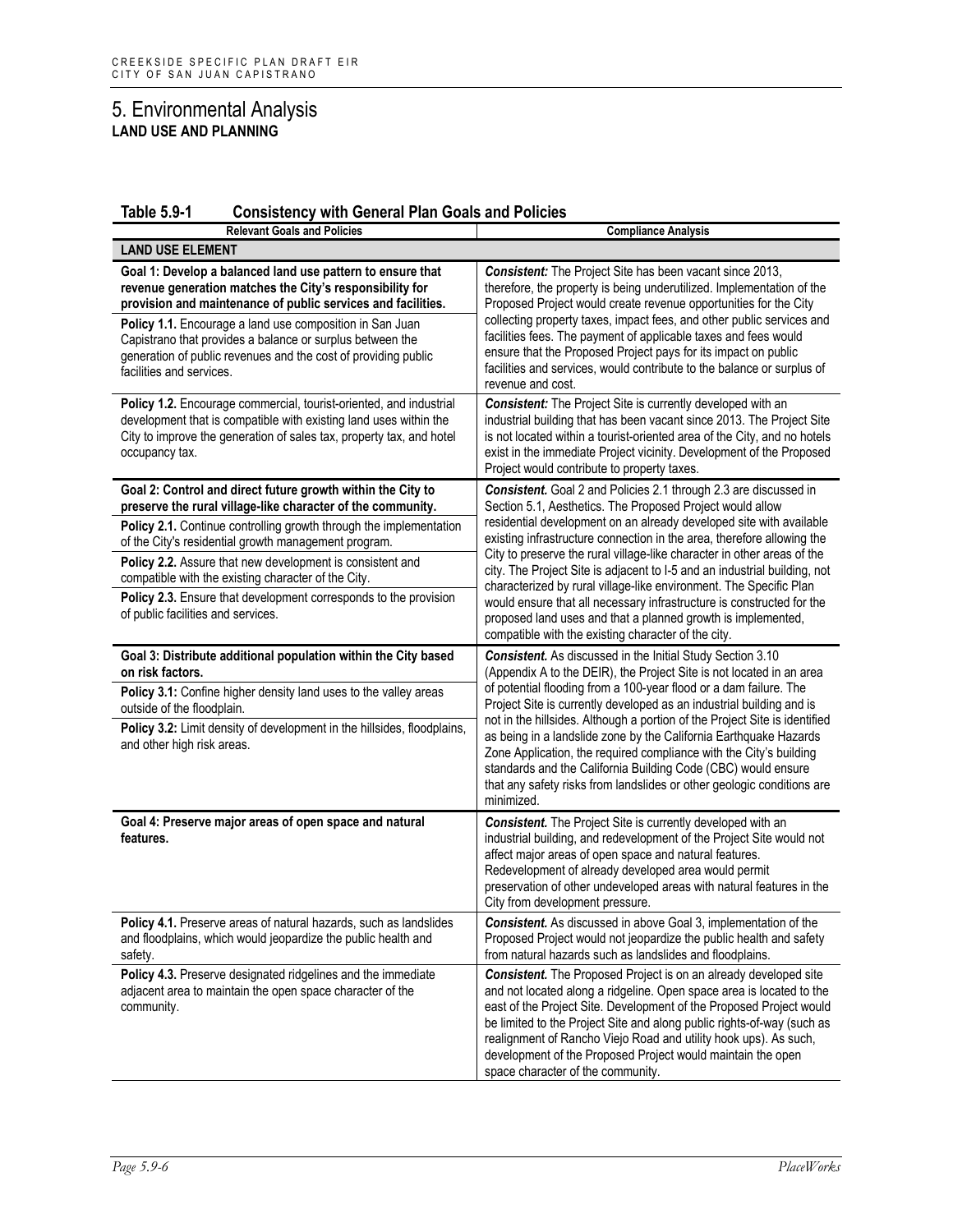| <b>Table 5.9-1</b> | <b>Consistency with General Plan Goals and Policies</b> |  |  |  |
|--------------------|---------------------------------------------------------|--|--|--|
|--------------------|---------------------------------------------------------|--|--|--|

| <b>Relevant Goals and Policies</b>                                                                                                                                                                                                                                                                                                                                                                                                                                                                                                                                                                                                                                                                                                   | <b>Compliance Analysis</b>                                                                                                                                                                                                                                                                                                                                                                                                                                                                                                                                                                                                                                                                                                                                                                                                                                                                                                                                                                                                                                                                                                                                                                                                                                                                                                                                                          |
|--------------------------------------------------------------------------------------------------------------------------------------------------------------------------------------------------------------------------------------------------------------------------------------------------------------------------------------------------------------------------------------------------------------------------------------------------------------------------------------------------------------------------------------------------------------------------------------------------------------------------------------------------------------------------------------------------------------------------------------|-------------------------------------------------------------------------------------------------------------------------------------------------------------------------------------------------------------------------------------------------------------------------------------------------------------------------------------------------------------------------------------------------------------------------------------------------------------------------------------------------------------------------------------------------------------------------------------------------------------------------------------------------------------------------------------------------------------------------------------------------------------------------------------------------------------------------------------------------------------------------------------------------------------------------------------------------------------------------------------------------------------------------------------------------------------------------------------------------------------------------------------------------------------------------------------------------------------------------------------------------------------------------------------------------------------------------------------------------------------------------------------|
| Goal 7: Enhance and maintain the character of neighborhoods.<br>Policy 7.1. Preserve and enhance the quality of San Juan<br>Capistrano neighborhoods by avoiding or abating the intrusion of<br>non-conforming buildings and uses.<br>Policy 7.2. Ensure that new development is compatible with the<br>physical characteristics of its site, surrounding land uses, and<br>available public infrastructure.<br>Policy 7.3. Utilize programs for rehabilitation of physical<br>development, infrastructure and undergrounding of utilities within<br>the City to improve community neighborhoods.<br>Policy 7.4. Protect the existing population and social character of<br>older areas subject to rehabilitation and redevelopment. | Consistent. Goal 7 and Policies 7.1 through 7.4 are discussed in<br>Section 5.1, Aesthetics. The Project Site is currently developed with<br>an industrial building, and the Project Site has been vacant since<br>2013. Therefore, redevelopment of the Project Site as residential<br>uses would not adversely affect the existing quality of the<br>neighborhood. The Project Site is not immediately surrounded by<br>residential neighborhoods; however, residential uses are located to<br>the south (beyond the abutting industrial use), east and north<br>(beyond the open space), and west on the west side of I-5.<br>Therefore, redevelopment of the Project Site from industrial to<br>residential uses would be compatible with other nearby uses and<br>would not adversely affect the quality of the city's existing<br>neighborhoods. The Proposed Project would connect to the existing<br>utility connections, and the on-site electrical and natural gas lines<br>would be underground. The Proposed Project would not affect<br>existing residential neighborhoods or the social character of older<br>areas that are subject to rehabilitation and redevelopment. The<br>proposed redevelopment would rehabilitate the underutilized<br>industrial building site with quality design residential uses, therefore<br>enhancing the character of neighborhoods. |
| <b>HOUSING ELEMENT</b>                                                                                                                                                                                                                                                                                                                                                                                                                                                                                                                                                                                                                                                                                                               |                                                                                                                                                                                                                                                                                                                                                                                                                                                                                                                                                                                                                                                                                                                                                                                                                                                                                                                                                                                                                                                                                                                                                                                                                                                                                                                                                                                     |
| Goal 1: Provide a broad range of housing opportunities with<br>emphasis on providing housing which meets the special needs<br>of the community.<br>Policy 1.1. Consistent with the Land Use Element, provide a range<br>of different housing types and unit sizes for varying income ranges<br>and lifestyles.                                                                                                                                                                                                                                                                                                                                                                                                                       | <b>Consistent.</b> The Proposed Project would provide single-family<br>houses and townhome units, thereby increasing the City's housing<br>supply. These different types of units would be constructed in<br>phases depending on market demands, therefore, meeting the<br>special needs of the community. Different housing types and unit<br>sizes would be provided for varying income ranges and lifestyles.                                                                                                                                                                                                                                                                                                                                                                                                                                                                                                                                                                                                                                                                                                                                                                                                                                                                                                                                                                    |
| Goal 5. Promote equal opportunity for all residents to reside in<br>housing of their choice.<br>Policy 5.1. Prohibit discrimination in the sale, rental, or financing of<br>housing based on race, color, ancestry, religion, national origin, sex,<br>sexual orientation, gender identity, age, disability/medical condition,<br>familial status, marital status, source of income, or any other<br>arbitrary factor.                                                                                                                                                                                                                                                                                                               | <b>Consistent.</b> The Proposed Project would provide different housing<br>types and the sale of these units would promote equal opportunity<br>for all residents. There would be no discrimination based on race,<br>color, ancestry, religion, national origin, sex, sexual orientation,<br>gender identity, age, disability/medical condition, familial status,<br>marital status, source of income, or any other arbitrary factor.                                                                                                                                                                                                                                                                                                                                                                                                                                                                                                                                                                                                                                                                                                                                                                                                                                                                                                                                              |
| <b>CIRCULATION ELEMENT</b><br>(Additional discussion is provided under the below subheading "Consistency with the City's Circulation Element.")                                                                                                                                                                                                                                                                                                                                                                                                                                                                                                                                                                                      |                                                                                                                                                                                                                                                                                                                                                                                                                                                                                                                                                                                                                                                                                                                                                                                                                                                                                                                                                                                                                                                                                                                                                                                                                                                                                                                                                                                     |
| Goal 1: Provide a system of roadways that meets the needs of<br>the community.<br>Policy 1.1. Provide and maintain a City circulation system that is in<br>balance with the land uses in San Juan Capistrano.                                                                                                                                                                                                                                                                                                                                                                                                                                                                                                                        | <b>Consistent.</b> The Proposed Project would utilize the existing<br>roadway system. The Proposed Project includes roadway<br>improvements along Malaspina Road and Rancho Viejo Road,<br>which includes the realignment of Rancho Viejo Road. The                                                                                                                                                                                                                                                                                                                                                                                                                                                                                                                                                                                                                                                                                                                                                                                                                                                                                                                                                                                                                                                                                                                                 |
| Policy 1.2. Implement the City's Master Plan of Streets and<br>Highways.                                                                                                                                                                                                                                                                                                                                                                                                                                                                                                                                                                                                                                                             | realignment would construct the road at its ultimate full-section<br>width as a secondary arterial, consistent San Jan Capistrano                                                                                                                                                                                                                                                                                                                                                                                                                                                                                                                                                                                                                                                                                                                                                                                                                                                                                                                                                                                                                                                                                                                                                                                                                                                   |
| Policy 1.4. Improve the San Juan Capistrano circulation system<br>roadways in concert with land development to ensure sufficient<br>levels of service.<br>Policy 1.5. Improve existing arterial system that serves regional                                                                                                                                                                                                                                                                                                                                                                                                                                                                                                          | standards. Additionally, the Proposed Project would contribute to<br>cumulative traffic improvements through participation in the City's<br>Circulation Fee program. As discussed in greater detail below,<br>implementation of identified improvements would ensure that the<br>intersections comply with the City's Circulation Element.                                                                                                                                                                                                                                                                                                                                                                                                                                                                                                                                                                                                                                                                                                                                                                                                                                                                                                                                                                                                                                          |
| circulation patterns in order to reduce local congestion (Ortega<br>Highway at I-5).                                                                                                                                                                                                                                                                                                                                                                                                                                                                                                                                                                                                                                                 | The Proposed Project would provide two driveways to access the                                                                                                                                                                                                                                                                                                                                                                                                                                                                                                                                                                                                                                                                                                                                                                                                                                                                                                                                                                                                                                                                                                                                                                                                                                                                                                                      |
| Policy 1.6. Reduce the congestion along local arterial roadways in<br>commercial areas by driveway access consolidation, parking area<br>interconnections and similar actions.                                                                                                                                                                                                                                                                                                                                                                                                                                                                                                                                                       | Project Site from the east side of Rancho Viejo Road, which<br>consolidates driveways from three existing driveways (two on<br>Rancho Viejo Road and one on Malaspina Road) to two driveways                                                                                                                                                                                                                                                                                                                                                                                                                                                                                                                                                                                                                                                                                                                                                                                                                                                                                                                                                                                                                                                                                                                                                                                        |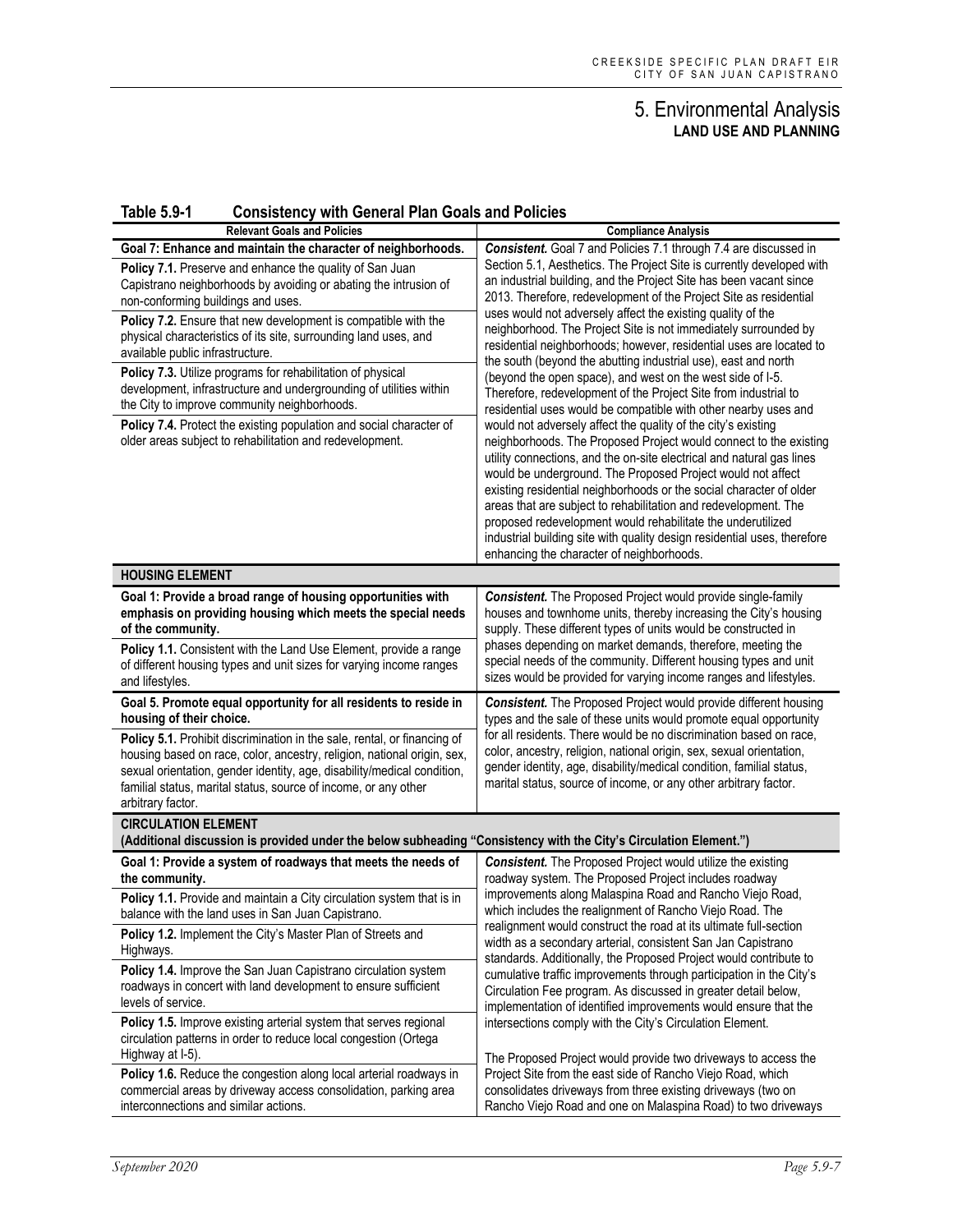| <b>Relevant Goals and Policies</b>                                                                                                                                                                                                                                                                                                          | <b>Compliance Analysis</b>                                                                                                                                                                                                                                                                                                                                                                                                                                                                                                                                                                                                                                                                                                    |
|---------------------------------------------------------------------------------------------------------------------------------------------------------------------------------------------------------------------------------------------------------------------------------------------------------------------------------------------|-------------------------------------------------------------------------------------------------------------------------------------------------------------------------------------------------------------------------------------------------------------------------------------------------------------------------------------------------------------------------------------------------------------------------------------------------------------------------------------------------------------------------------------------------------------------------------------------------------------------------------------------------------------------------------------------------------------------------------|
|                                                                                                                                                                                                                                                                                                                                             | on Rancho Viejo Road. The Proposed Project's secondary driveway<br>is existing and provides access to the Fluidmaster property to the<br>south of the Project Site.                                                                                                                                                                                                                                                                                                                                                                                                                                                                                                                                                           |
| <b>SAFETY ELEMENT</b>                                                                                                                                                                                                                                                                                                                       |                                                                                                                                                                                                                                                                                                                                                                                                                                                                                                                                                                                                                                                                                                                               |
| Goal 1: Reduce the risk to the community from hazards related<br>to geologic conditions, seismic activity, wildfires, structural<br>fires and flooding.<br>Policy 1.1. Reduce the risk of impacts from geologic and seismic<br>hazards by applying proper development engineering, building<br>construction, and retrofitting requirements. | Consistent. As discussed in DEIR Section 5.5, Geology and Soils,<br>Section 5.7, Hazards and Hazardous Materials, and Section 5.16,<br>Wildfire, the Proposed Project would not adversely impact the<br>surrounding community from hazards related to geologic conditions,<br>seismic activity, wildfires, structural fires and flooding. The<br>Proposed Project is required to comply with existing regulatory<br>standards related to geologic and seismic hazards and flooding to<br>ensure safety of the proposed development and the surrounding<br>environment. The Proposed Project would be constructed in<br>accordance with the building code, which ensures property<br>development engineering and construction. |
| Policy 1.2. Protect the community from flooding hazards by<br>providing and maintaining flood control facilities and limiting<br>development within the floodplain.                                                                                                                                                                         | <b>Consistent.</b> The Proposed Project would not increase flooding<br>hazards on site or within the community. As discussed under, the<br>Floodplain Management element below, the Project Site is not<br>located within an identified flood hazard area.                                                                                                                                                                                                                                                                                                                                                                                                                                                                    |
| Goal 2: Protect the community from hazards related to air<br>pollution, nuclear power production, hazardous materials, and<br>ground transportation.                                                                                                                                                                                        | Consistent. As discussed in DEIR Section 5.2, Air Quality, Section<br>5.7 Hazards and Hazardous Materials, and Section 5.13,<br>Transportation, the Proposed Project would not result in potentially<br>significant impacts related to air pollution, hazardous materials, and<br>ground transportation. The Proposed Project does not involve any<br>development, handling, or use of nuclear power production, and no<br>impact would occur.                                                                                                                                                                                                                                                                                |
| Goal 3. Protect citizens and businesses from criminal activity.                                                                                                                                                                                                                                                                             | Consistent. The proposed residential development would not<br>encourage criminal activity to harm citizens and businesses in the<br>City of San Juan Capistrano. The proposed development would be<br>gated, and the Orange County Sheriff's Department (OCSD) would<br>be consulted prior to and after development to reduce the risk of<br>criminal activities. Design techniques and standards recommended<br>by OCSD to reduce criminal activity would be incorporated as<br>appropriate.                                                                                                                                                                                                                                 |
| Policy 3.1. Coordinate with the Orange County Sheriff's Department<br>to reduce the risk of criminal activity.<br>Policy 3.2. Apply design techniques and standards aimed at<br>reducing criminal activity to new development and redevelopment.                                                                                            | <b>Consistent</b> . The Proposed Project would remove a vacant<br>industrial building that has been vacant since 2013 and has been an<br>ongoing source of code enforcement issues related to graffiti, poorly<br>maintained vegetation, illegal dumping, and unauthorized entry.<br>Walls and gated entrances would surround the Proposed Project<br>and would restrict access to the Project Site to residents, guests,<br>and authorized persons. As discussed in Section 5.12, Public<br>Services, the Proposed Project would result in a less than                                                                                                                                                                       |
|                                                                                                                                                                                                                                                                                                                                             | significant impact to police services.                                                                                                                                                                                                                                                                                                                                                                                                                                                                                                                                                                                                                                                                                        |
| <b>CONSERVATION AND OPEN SPACE ELEMENT</b>                                                                                                                                                                                                                                                                                                  |                                                                                                                                                                                                                                                                                                                                                                                                                                                                                                                                                                                                                                                                                                                               |
| Goal 5. Shape and guide development in order to achieve<br>efficient growth and maintain community scale and identity.                                                                                                                                                                                                                      | Consistent. Goal 5 and Policies 5.1 through 5.3 are discussed in<br>Section 5.1, Aesthetics.                                                                                                                                                                                                                                                                                                                                                                                                                                                                                                                                                                                                                                  |
| Policy 5.1. Encourage high-quality design in new development and<br>redevelopment to maintain the low-density character of the City.                                                                                                                                                                                                        |                                                                                                                                                                                                                                                                                                                                                                                                                                                                                                                                                                                                                                                                                                                               |
| Policy 5.2. Ensure that new development integrates and preserves<br>areas designated for scenic, historic, and conservation, or public<br>safety reasons.                                                                                                                                                                                   |                                                                                                                                                                                                                                                                                                                                                                                                                                                                                                                                                                                                                                                                                                                               |

#### **Table 5.9-1 Consistency with General Plan Goals and Policies**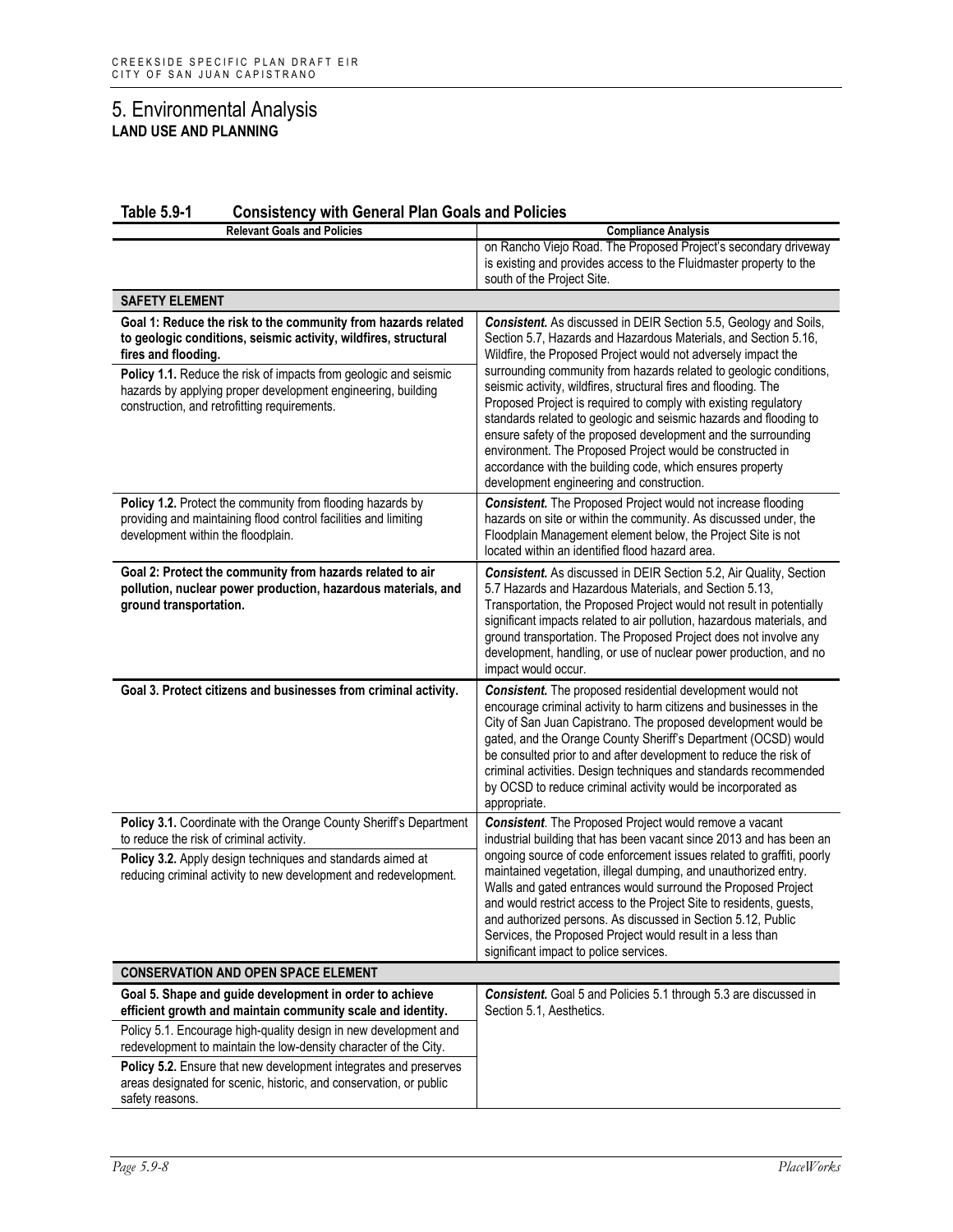| <b>Table 5.9-1</b> |  | <b>Consistency with General Plan Goals and Policies</b> |
|--------------------|--|---------------------------------------------------------|
|--------------------|--|---------------------------------------------------------|

| <b>Relevant Goals and Policies</b>                                                                                                                                                                                                                                              | <b>Compliance Analysis</b>                                                                                                                                                                                                                                                                                                                                                                                                                                                                                                                                                         |
|---------------------------------------------------------------------------------------------------------------------------------------------------------------------------------------------------------------------------------------------------------------------------------|------------------------------------------------------------------------------------------------------------------------------------------------------------------------------------------------------------------------------------------------------------------------------------------------------------------------------------------------------------------------------------------------------------------------------------------------------------------------------------------------------------------------------------------------------------------------------------|
| Policy 5.3. Ensure that no buildings will encroach upon any<br>ridgeline designated for preservation.                                                                                                                                                                           |                                                                                                                                                                                                                                                                                                                                                                                                                                                                                                                                                                                    |
| Goal 6: Improve air quality.                                                                                                                                                                                                                                                    | Consistent. As discussed in Section 5.2, Air Quality, the Proposed                                                                                                                                                                                                                                                                                                                                                                                                                                                                                                                 |
| Policy 6.1. Cooperate with the South Coast Air Quality<br>Management District and Southern California Association of<br>Governments in their efforts to implement the regional Air Quality<br>Management Plan.<br>Policy 6.2. Cooperate and participate in regional air quality | Project would not conflict with any SCAQMD and SCAG policies to<br>implement the regional AQMP. With the incorporation of mitigation<br>measures, the Proposed Project would not exceed SCAQMD's<br>regional construction standards. The Proposed Project would not<br>exceed SCAQMD's operational emissions standards.                                                                                                                                                                                                                                                            |
| management planning, programs, and enforcement measures.                                                                                                                                                                                                                        |                                                                                                                                                                                                                                                                                                                                                                                                                                                                                                                                                                                    |
| Policy 6.3. Implement City-wide traffic flow improvements.                                                                                                                                                                                                                      | <b>Consistent.</b> Improvements to Rancho Viejo Road and Malaspina<br>would allow for adequate site access and traffic flow. The Proposed<br>Project would contribute to the City's Circulation Fee program,<br>funds traffic signals and road widening projects and pay its fair<br>share contribution consistent with Policy No. 111. See the<br>discussion for Goal 1 and Policies 1.1 through 1.6 under the<br>Circulation element.                                                                                                                                            |
| Policy 6.4. Achieve a greater balance between jobs and housing in<br>San Juan Capistrano.                                                                                                                                                                                       | Consistent. As discussed in Section 5.11, Population and Housing,<br>found that the City currently has a jobs-housing ratio of 1.25 and is<br>projected to have a ratio of 1.36 by 2045, which is within the<br>recommended range of 1.3 to 1.7 by the APA. The Proposed<br>Project would directly increase the number of housing units in the<br>City that would meet the current demand for owner-occupied units,<br>however, these additional units are consistent with SCAG's<br>projections.                                                                                  |
| Policy 6.5. Integrate air quality planning with land use and<br>transportation planning.                                                                                                                                                                                        | Consistent. As discussed in Section 5.2, Air Quality, the Proposed<br>Project would not conflict with any SCAQMD and SCAG policies.<br>With the incorporation of mitigation measures, the Proposed Project<br>would not exceed SCAQMD's regional construction standards. The<br>Proposed Project would not exceed SCAQMD's regional<br>operational emissions standards.                                                                                                                                                                                                            |
| Policy 6.6. Promote energy conservation and recycling by the<br>public and private sectors.                                                                                                                                                                                     | <b>Consistent.</b> Construction and operation of the Proposed Project<br>would comply with state and local energy conservation measures<br>and recycling measures. The Proposed Project would comply with<br>the energy conservation and green building requirements outlined in<br>Title 24 Part 6 and Part 11, respectively. The Proposed Project<br>would also comply with San Juan Capistrano Municipal Code<br>Section 6-3.08, which requires that construction and demolition<br>projects in the City divert at least 65 percent of construction material<br>from landfills. |
| Goal 7. Protect water quality.                                                                                                                                                                                                                                                  | <b>Consistent.</b> The Proposed Project would comply with the                                                                                                                                                                                                                                                                                                                                                                                                                                                                                                                      |
| Policy 7.1. Coordinate water quality and supply program with the<br>responsible water agencies.<br>Policy 7.2. Encourage the production and use of recycled water.                                                                                                              | applicable State Water Resources Control Board's National<br>Pollutant Discharge Elimination System (NPDES) permit to protect<br>water quality during construction and also prepare and implement                                                                                                                                                                                                                                                                                                                                                                                  |
| Policy 7.3. Conserve and protect watershed areas.                                                                                                                                                                                                                               | Water Quality Management Plan (WQMP) to protect water quality<br>during operation. The Proposed Project incorporates best<br>management practices, such as modular wetlands stormwater<br>systems, and detention tanks. As discussed in Appendix A, Initial<br>Study, and Section 5-8, Hydrology and Water Quality, the Proposed<br>Project would not adversely impact the existing hydrology and water<br>quality conditions at the Project Site, and the San Juan Creek<br>Watershed.                                                                                            |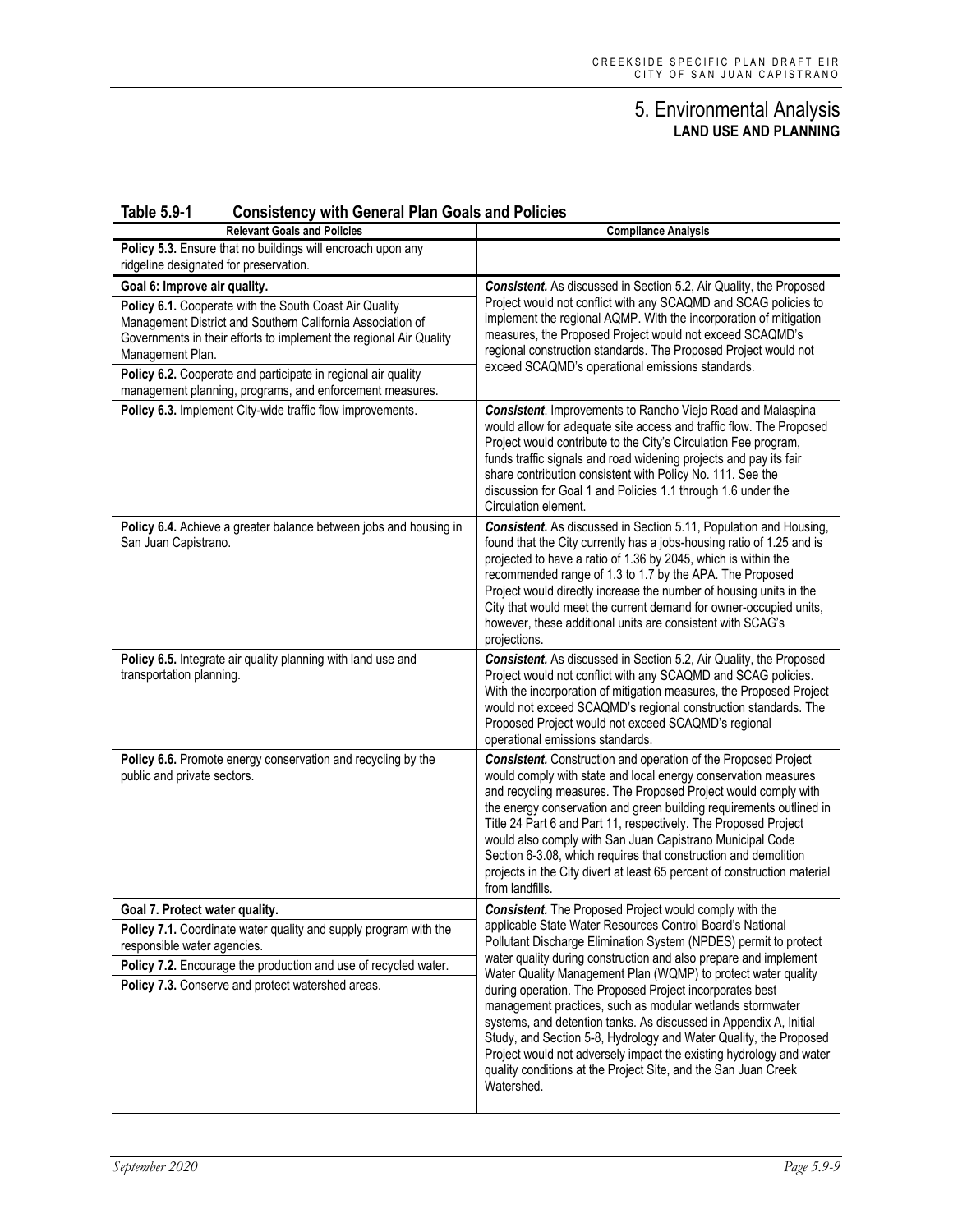| <b>Table 5.9-1</b><br><b>Consistency with General Plan Goals and Policies</b>                                                                                                                                                                                                                                                                    |                                                                                                                                                                                                                                                                                                                                                                                                                                                                                                                                                                                                                                                                                                                                                                                    |  |  |
|--------------------------------------------------------------------------------------------------------------------------------------------------------------------------------------------------------------------------------------------------------------------------------------------------------------------------------------------------|------------------------------------------------------------------------------------------------------------------------------------------------------------------------------------------------------------------------------------------------------------------------------------------------------------------------------------------------------------------------------------------------------------------------------------------------------------------------------------------------------------------------------------------------------------------------------------------------------------------------------------------------------------------------------------------------------------------------------------------------------------------------------------|--|--|
| <b>Relevant Goals and Policies</b>                                                                                                                                                                                                                                                                                                               | <b>Compliance Analysis</b>                                                                                                                                                                                                                                                                                                                                                                                                                                                                                                                                                                                                                                                                                                                                                         |  |  |
|                                                                                                                                                                                                                                                                                                                                                  | The Proposed Project would comply with Title 24, which has<br>requirements for water efficiency. Wastewater generated by the<br>Proposed Project would be treated J.B. Latham Treatment Plant in<br>Dana Point. Effluent from the treatment plant is discharged to the<br>San Juan Creek Ocean Outfall and is not used as recycled water.<br>As discussed in Section 5.15, Utilities and Service Systems, the<br>Proposed Project would result in a less than significant impact<br>relating to wastewater generation and infrastructure.                                                                                                                                                                                                                                          |  |  |
| <b>NOISE ELEMENT</b>                                                                                                                                                                                                                                                                                                                             |                                                                                                                                                                                                                                                                                                                                                                                                                                                                                                                                                                                                                                                                                                                                                                                    |  |  |
| Goal 1. Minimize the effects of noise through proper land use<br>planning.<br>Policy 1.1. Utilize noise/land use compatibility standards as a guide<br>for future planning and development decisions.<br><b>Policy 1.2.</b> Provide noise control measures and sound attenuating<br>construction in areas of new construction or rehabilitation. | <b>Consistent.</b> While the Proposed Project is not immediately<br>surrounded by residential land uses, residential land uses are<br>located to the south and east, just past the Fluidmaster building and<br>open space, respectively. The Malaspina Estates is located to the<br>northeast of the Project Site. Additionally, residential land uses are<br>located to the west of the Project Site across the I-5 Freeway. As<br>discussed in Section 5.10, Noise, the Proposed Project would<br>incorporate mitigation measure N-1, which would ensure that<br>construction-related noise would be minimized to the degree<br>feasible through the use of best available control technologies,<br>scheduling, noticing, location of equipment, and shielding, among<br>others. |  |  |
|                                                                                                                                                                                                                                                                                                                                                  | During operation, the Proposed Project would generate noise<br>typical of residential communities. As discussed in Section 5.10,<br>Noise, operation of the Proposed Project would result in a less than<br>significant impact.                                                                                                                                                                                                                                                                                                                                                                                                                                                                                                                                                    |  |  |
| Goal 2. Minimize transportation-related noise impacts.                                                                                                                                                                                                                                                                                           | <b>Consistent.</b> As discussed in Section 5.10, Noise, construction                                                                                                                                                                                                                                                                                                                                                                                                                                                                                                                                                                                                                                                                                                               |  |  |
| Policy 2.1. Reduce transportation-related noise impacts to sensitive<br>land uses through the use of noise control measures.<br>Policy 2.2. Control truck traffic routing to reduce transportation-                                                                                                                                              | vehicles from the Proposed Project would result in a negligible<br>noise increase in comparison to existing traffic volumes on adjacent<br>roadways. Additionally, construction of the Proposed Project would                                                                                                                                                                                                                                                                                                                                                                                                                                                                                                                                                                      |  |  |
| related noise impacts to sensitive land uses.                                                                                                                                                                                                                                                                                                    | comply with mitigation measure N-1, which would require that haul                                                                                                                                                                                                                                                                                                                                                                                                                                                                                                                                                                                                                                                                                                                  |  |  |
| Policy 2.3. Incorporate sound-reduction design in development<br>projects impacted by transportation-related noise.                                                                                                                                                                                                                              | routes avoid the greatest amount of sensitive use areas. The<br>Proposed Project will comply with the City's Noise ordinance.                                                                                                                                                                                                                                                                                                                                                                                                                                                                                                                                                                                                                                                      |  |  |
| Goal 3. Minimize non-transportation-related noise impacts.                                                                                                                                                                                                                                                                                       | Consistent. As discussed in Section 5.10, Noise, with the                                                                                                                                                                                                                                                                                                                                                                                                                                                                                                                                                                                                                                                                                                                          |  |  |
| <b>Policy 3.1.</b> Reduce the impacts of noise-producing land uses and<br>activities on noise-sensitive land uses                                                                                                                                                                                                                                | incorporation of mitigation measure N-1, construction noise would<br>be less than significant. Operation noise would be less than<br>significant without mitigation. As such, the construction and                                                                                                                                                                                                                                                                                                                                                                                                                                                                                                                                                                                 |  |  |
| Policy 3.2. Incorporate sound-reduction design in new construction<br>or rehabilitation projects impacted by non-transportation-related<br>noise.                                                                                                                                                                                                | operation of the Proposed Project would not create significant<br>noise-related impact on sensitive land uses. The Proposed Project<br>will comply with the City's Noise Ordinance.                                                                                                                                                                                                                                                                                                                                                                                                                                                                                                                                                                                                |  |  |
| <b>COMMUNITY DESIGN ELEMENT</b>                                                                                                                                                                                                                                                                                                                  |                                                                                                                                                                                                                                                                                                                                                                                                                                                                                                                                                                                                                                                                                                                                                                                    |  |  |
| Goal 1. Encourage and preserve a sense of place.<br>Policy 1.1. Preserve significant amounts of land and important<br>natural features for open space.<br>Policy 1.2. Encourage high-quality and human scale design in<br>development to maintain the character of the City.                                                                     | <b>Consistent.</b> Goal 1 and Policies 1.1 through 1.2 are discussed in<br>Section 5.1, Aesthetics. The Project Site is currently developed with<br>industrial uses, and redevelopment of the Project Site to residential<br>uses would preserve other areas of the city with important natural<br>features for open space. The Proposed Project would be designed<br>in compliance with the design guidelines in the Specific Plan to<br>provide a comprehensive, high-quality, and human-scale design<br>that is compatible with the city's character. A well-designed<br>community would encourage and preserve a sense of place.                                                                                                                                               |  |  |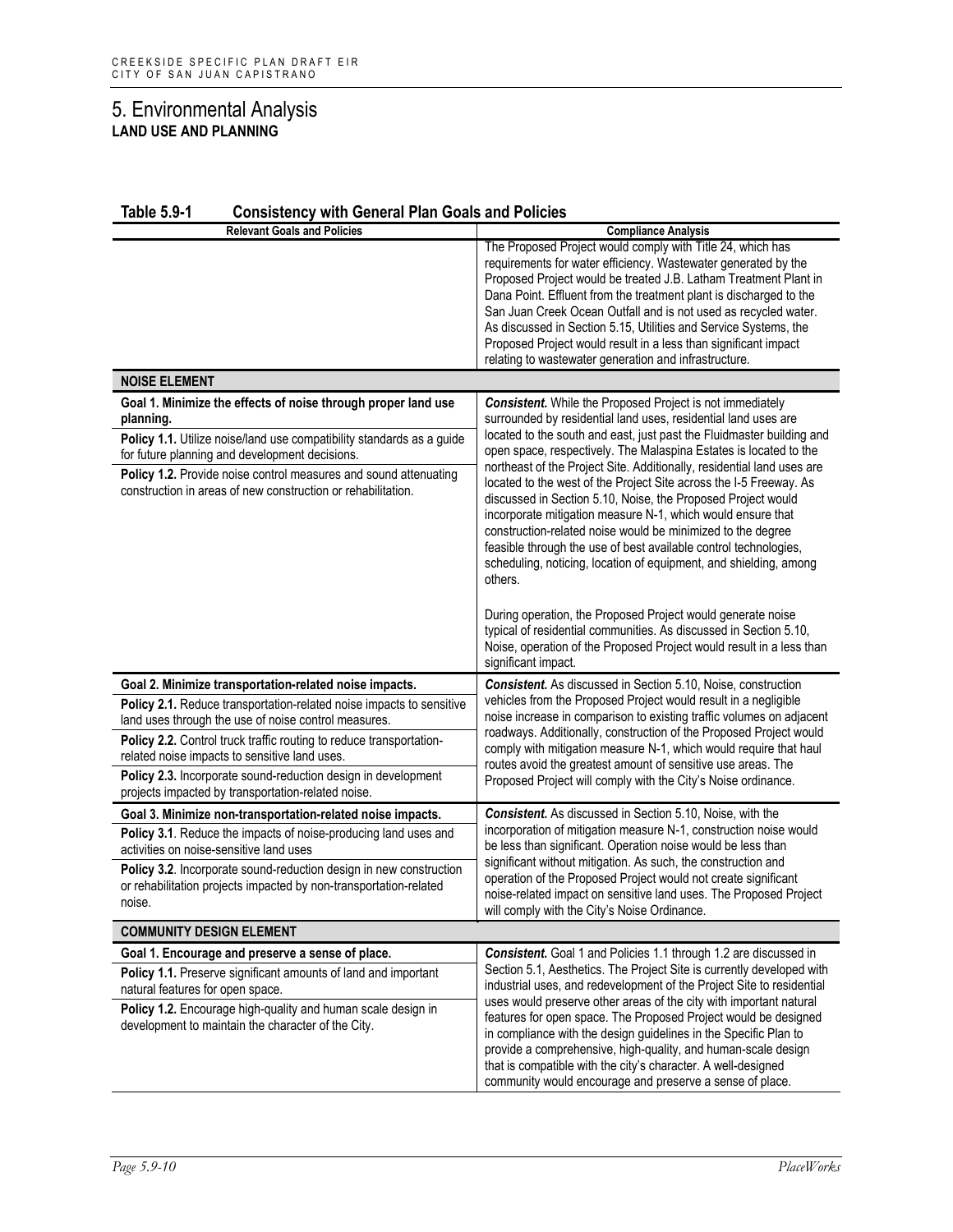| <u>1901 - 196</u><br>Consistency with General Plan Goals and Policies<br><b>Relevant Goals and Policies</b>                                                                                                                                                                                            | <b>Compliance Analysis</b>                                                                                                                                                                                                                                                                                                                                                                                                                                                                                                                                                                                                      |
|--------------------------------------------------------------------------------------------------------------------------------------------------------------------------------------------------------------------------------------------------------------------------------------------------------|---------------------------------------------------------------------------------------------------------------------------------------------------------------------------------------------------------------------------------------------------------------------------------------------------------------------------------------------------------------------------------------------------------------------------------------------------------------------------------------------------------------------------------------------------------------------------------------------------------------------------------|
| Goal 2: Preserve the historic character of the community.                                                                                                                                                                                                                                              | <b>Consistent.</b> Goal 2 and Policy 2.1 are discussed in Section 5.1,                                                                                                                                                                                                                                                                                                                                                                                                                                                                                                                                                          |
| Policy 2.1: Encourage development which complements the City's<br>traditional, historic character through site design, architecture, and<br>landscaping.                                                                                                                                               | Aesthetics. Construction under the Proposed Project would follow<br>the Specific Plan's design guidelines, which would ensure that<br>development on-site complements the existing community,<br>including architecture, site design, and landscaping. Further, the<br>Proposed Project would comply with all applicable municipal code<br>requirements, such as sections 9-3.517, Fences, Walls, and<br>Hedges, and 9-3.529, Lighting Standards. The Proposed Project's<br>landscaping standards include drought-tolerant, low- to moderate-<br>water use plants that meet the City's Water Efficient Landscape<br>Guidelines. |
| Goal 3. Preserve and enhance natural features.                                                                                                                                                                                                                                                         | Consistent. Goal 3 and Policies 3.1 through 3.4 are discussed in                                                                                                                                                                                                                                                                                                                                                                                                                                                                                                                                                                |
| Policy 3.1. Limit development of important natural characteristics<br>such as ridgelines, unique hillside features and creeks.                                                                                                                                                                         | Section 5.1, Aesthetics. The Project Site is currently developed with<br>industrial uses, and redevelopment of the Project Site to residential<br>uses would preserve other areas of the city with important natural                                                                                                                                                                                                                                                                                                                                                                                                            |
| Policy 3.2. Encourage the recreational use of natural features, such<br>as hillsides and creeks.                                                                                                                                                                                                       | characteristics such as ridgelines, unique hillside features, and<br>creeks.                                                                                                                                                                                                                                                                                                                                                                                                                                                                                                                                                    |
| Policy 3.3. Preserve the enhance scenic transportation corridors,<br>including Interstate 5 and the railroad.                                                                                                                                                                                          | The Proposed Project is on a previously developed site and does                                                                                                                                                                                                                                                                                                                                                                                                                                                                                                                                                                 |
| Policy 3.4. Preserve important viewsheds.                                                                                                                                                                                                                                                              | not contain natural characteristics such as ridgelines, unique hillside<br>features, and creeks. Design guidelines in the Specific Plan would<br>ensure that development would have a cohesive architectural<br>design and provide landscaping. These features would preserve<br>views of the Project Site.                                                                                                                                                                                                                                                                                                                     |
| <b>GROWTH MANAGEMENT ELEMENT</b>                                                                                                                                                                                                                                                                       |                                                                                                                                                                                                                                                                                                                                                                                                                                                                                                                                                                                                                                 |
| Goal 1. Coordinate rational and orderly growth that assures the<br>economic and efficient provision of public services and<br>infrastructure to new development.<br>Policy 1.1. Continue to implement service standards for public<br>services and infrastructure which provide sufficient services to | Consistent. As discussed in Section 5.11, Population and Housing,<br>the Proposed Project's contribution to population and housing<br>growth is within SCAG's growth forecasts for the City. As discussed<br>in sections 5.12, Public Services, and 5.15, Utilities and Service<br>Systems, the Proposed Project would be adequately served by<br>existing public services, utilities, and infrastructure. Further,                                                                                                                                                                                                             |
| community residents and businesses.<br>Policy 1.2. Approve only those development proposal for which<br>there is sufficient funding through the developer, City or other<br>agency to provide a level of public service and infrastructure which<br>meet the established goals.                        | implementation of the Proposed Project would create revenue<br>opportunities including property taxes, impact fees, and other public<br>services and facilities fees that would ensure that service standards<br>are maintained.                                                                                                                                                                                                                                                                                                                                                                                                |
| Provide 1.3. Monitor growth to ensure that service standards are<br>achieved.                                                                                                                                                                                                                          |                                                                                                                                                                                                                                                                                                                                                                                                                                                                                                                                                                                                                                 |
| Goal 3. Provide for a balance of jobs and housing through land<br>use planning.                                                                                                                                                                                                                        | <b>Consistent.</b> See the discussion for Policy 6.4 under the<br>Conservation and Open Space element.                                                                                                                                                                                                                                                                                                                                                                                                                                                                                                                          |
| <b>Policy 3.1.</b> Consider jobs/housing balance in the City and region as<br>factor in land use decision-making.                                                                                                                                                                                      |                                                                                                                                                                                                                                                                                                                                                                                                                                                                                                                                                                                                                                 |
| PUBLIC SERVICES AND UTILITIES ELEMENT                                                                                                                                                                                                                                                                  |                                                                                                                                                                                                                                                                                                                                                                                                                                                                                                                                                                                                                                 |
| Goal 1: Work with the Orange County Sheriff's Department to<br>provide a sufficient level of law enforcement.                                                                                                                                                                                          | Consistent. The Project Site is served by the OCSD's San Juan<br>Capistrano Station. As discussed in Chapter 5.12, Public Services,                                                                                                                                                                                                                                                                                                                                                                                                                                                                                             |
| Policy 1.1. Work closely with the Orange County Sheriff's<br>Department in determining and meeting community needs for law<br>enforcement services and services.                                                                                                                                       | the Proposed Project would result in a less than significant impact<br>to police services. Further, part of the Proposed Project's property<br>taxes and fees would contribute law enforcement services which<br>would ensure that there is sufficient level of law enforcement to                                                                                                                                                                                                                                                                                                                                              |
| Policy 1.2. Periodically evaluate the level of law enforcement<br>service to ensure that San Juan Capistrano has appropriate levels<br>of law enforcement services.                                                                                                                                    | meet community needs.                                                                                                                                                                                                                                                                                                                                                                                                                                                                                                                                                                                                           |

#### **Table 5.9-1 Consistency with General Plan Goals and Policies**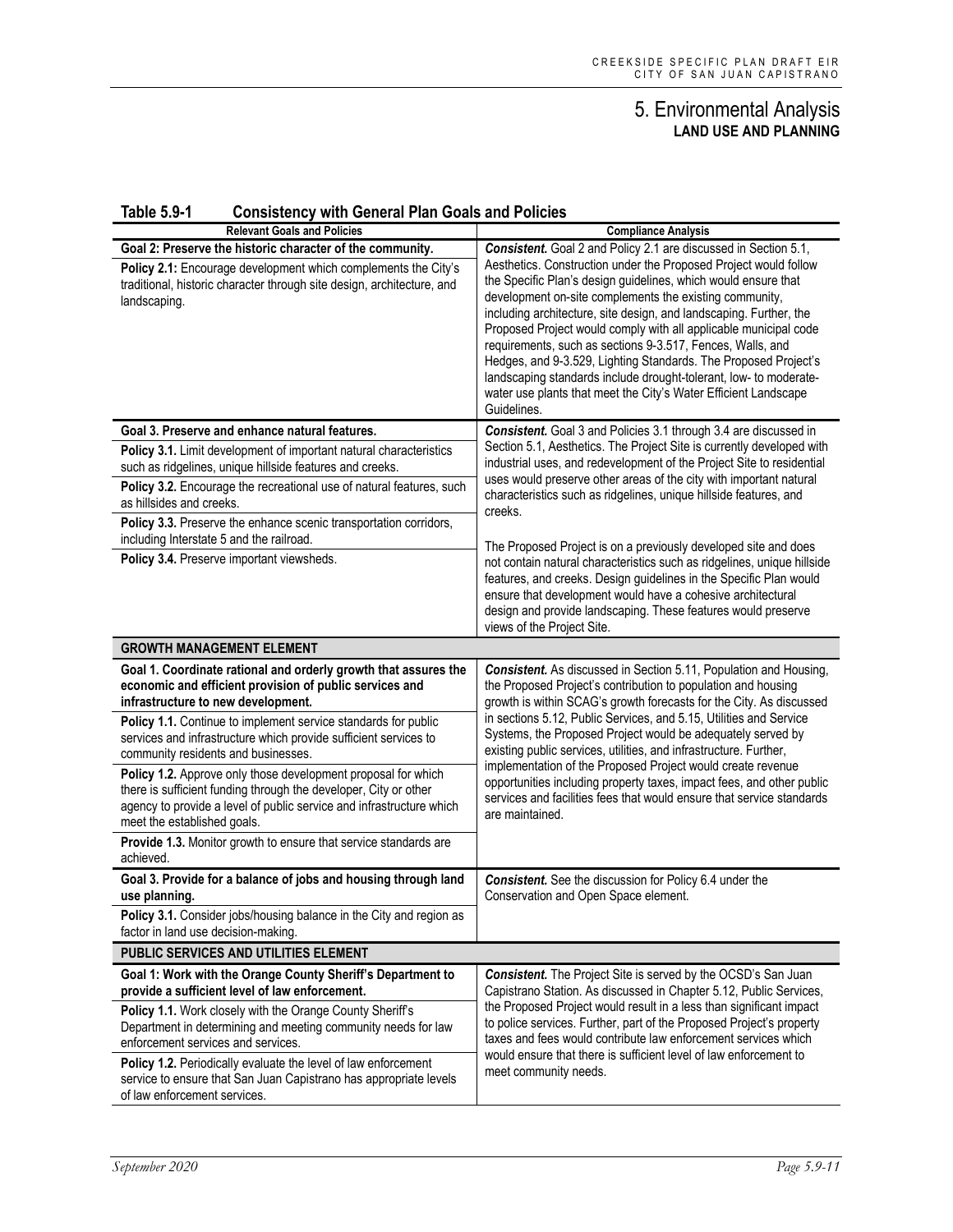| <b>Relevant Goals and Policies</b>                                                                                                                                                                             | <b>Compliance Analysis</b>                                                                                                                                                                                                                                                                                                                                                                                       |
|----------------------------------------------------------------------------------------------------------------------------------------------------------------------------------------------------------------|------------------------------------------------------------------------------------------------------------------------------------------------------------------------------------------------------------------------------------------------------------------------------------------------------------------------------------------------------------------------------------------------------------------|
|                                                                                                                                                                                                                | Additionally, the Proposed Project would be gated, and the OCSD<br>would be consulted prior to and after development to reduce the risk<br>of criminal activities. Design techniques and standards<br>recommended by OCSD to reduce criminal activity would be<br>incorporated as appropriate.                                                                                                                   |
| Goal 2. Work with the Orange County Fire Authority to provide<br>a sufficient level of fire protection.                                                                                                        | Consistent. The Project Site is served by the OCFA Station 7. As<br>discussed in Chapter 5.12, Public Services, the Proposed Project                                                                                                                                                                                                                                                                             |
| Policy 2.1. Work closely with the Orange County Fire Authority in<br>determining and meeting community needs for fire protection<br>services and facilities.                                                   | would result in a less than significant impact to fire protection<br>services. Further, part of the Proposed Project's property taxes and<br>fees would contribute fire protection services which would ensure                                                                                                                                                                                                   |
| Policy 2.2. Periodically evaluate the level of fire protection service<br>to ensure that San Juan Capistrano has appropriate levels of fire<br>protection services.                                            | that there is a sufficient level of fire protection to meet community<br>needs.                                                                                                                                                                                                                                                                                                                                  |
| Goal 3. Work effectively with the Capistrano Unified School<br>District to provide a sufficient level of public education.                                                                                     | <b>Consistent.</b> As discussed in Chapter 5.12, the Proposed Project<br>would be served by Ambuehl Elementary School, Marco Forster                                                                                                                                                                                                                                                                             |
| Policy 3.1. Work closely with Capistrano Unified School District in<br>determining and meeting community needs for public education and<br>related activities.                                                 | Middle School, and San Juan Hills High School. The schools would<br>have capacity to serve the Proposed Project. In addition, the<br>Proposed Project would be required to pay impact fees pursuant to                                                                                                                                                                                                           |
| Policy 3.2. Work with Capistrano Unified School District in<br>investigating potential locations and funding sources for new<br>schools, including a future high school.                                       | AB 2926 and SB 50. The Proposed Project would result in a less<br>than significant impact to schools. The payment of impact fees<br>would ensure that school facilities meet community needs.                                                                                                                                                                                                                    |
| Goal 4. Provide sufficient community facilities.                                                                                                                                                               | <b>Consistent.</b> This goal and policy relate to the community center                                                                                                                                                                                                                                                                                                                                           |
| Policy 4.1. Work closely with community groups in providing<br>community facilities which meet the needs of the community.                                                                                     | and civic uses, including City Hall. As discussed in Chapter 5.11,<br>Population and Housing, the Proposed Project's population would<br>be within the anticipated growth for the City. Additionally, the<br>Proposed Project would contribute property taxes, which would<br>ensure that community facilities meet community needs.                                                                             |
| Goal 5. Work with the Orange County Public Library to provide<br>a sufficient level of library facilities and services.                                                                                        | Consistent. The Project Site is served OCPL's San Juan<br>Capistrano library branch. As discussed in Chapter 5.12, Public                                                                                                                                                                                                                                                                                        |
| Policy 5.1. Work closely with the Orange County Public Library in<br>determining and meeting community needs for library facilities and<br>services, including hours of operation.                             | Services, the Proposed Project would result in a less than<br>significant impact to library services. Further, part of the Proposed<br>Project's property taxes and fees would contribute to library facilities<br>and services.                                                                                                                                                                                 |
| Goal 6. Provide sufficient levels of water and sewer service.                                                                                                                                                  | <b>Consistent.</b> As discussed in Chapter 15, Utilities and Service                                                                                                                                                                                                                                                                                                                                             |
| Policy 6.1. Provide sufficient levels of water and sewer service to<br>meet the needs of the community.                                                                                                        | Systems, the Proposed Project would develop water and<br>wastewater lines on-site to serve the proposed residential units. On-<br>site water and wastewater lines would connect to existing lines. The<br>existing water and sewer facilities would have adequate capacity to<br>serve the Proposed Project. Development of the Proposed Project<br>would not hinder the City's ability to meet community needs. |
| Goal 7. Work effectively with providers of natural gas,<br>electricity, telephone, cable television and solid waste disposal<br>to provide sufficient levels of these services.                                | <b>Consistent.</b> As discussed in Chapter 15, Utilities and Service<br>Systems, the Proposed Project would be adequately served by<br>existing natural gas, electricity, and telecommunication facilities.                                                                                                                                                                                                      |
| Policy 7.1. Work closely with providers of energy, communications<br>and solid waste disposal in determining and meeting the needs of<br>the community for energy, communications and solid waste<br>disposal. | The Proposed Project would comply with the energy conservation<br>and green building requirements outlined in Title 24 Part 6 and Part<br>11, respectively. The Proposed Project would also comply with San<br>Juan Capistrano Municipal Code Section 6-3.08, which requires that                                                                                                                                |
| Policy 7.2. Encourage energy efficient development.                                                                                                                                                            |                                                                                                                                                                                                                                                                                                                                                                                                                  |

#### **Table 5.9-1 Consistency with General Plan Goals and Policies**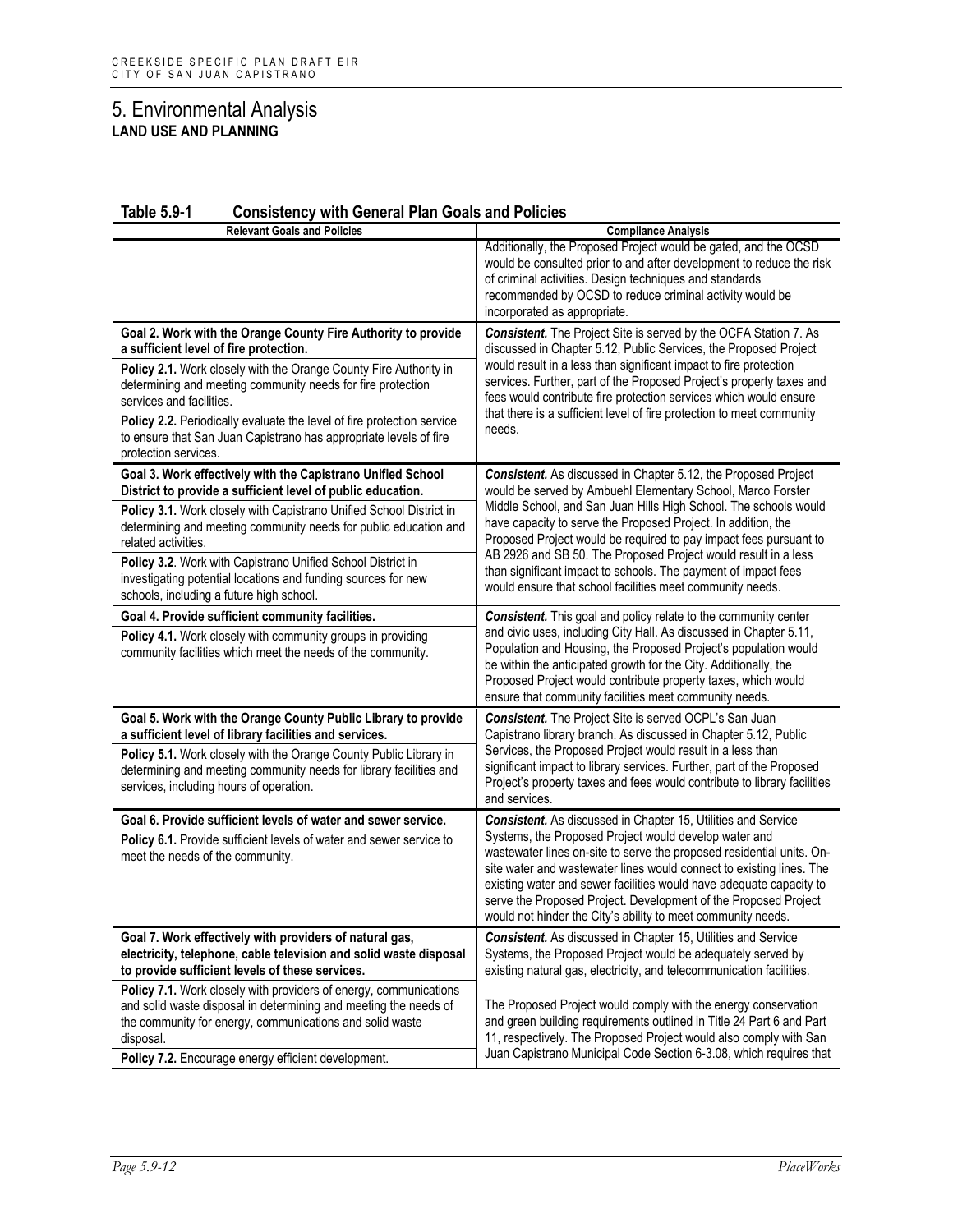#### **Table 5.9-1 Consistency with General Plan Goals and Policies**

| <b>Relevant Goals and Policies</b>                                                                                                                                                                            | <b>Compliance Analysis</b>                                                                                                                                                                                                                                                                                                                                                                               |
|---------------------------------------------------------------------------------------------------------------------------------------------------------------------------------------------------------------|----------------------------------------------------------------------------------------------------------------------------------------------------------------------------------------------------------------------------------------------------------------------------------------------------------------------------------------------------------------------------------------------------------|
| Policy 7.4. Reduce the per capita production of solid waste in San<br>Juan Capistrano in concert with the City's Source Reduction and<br>Recycling Element.                                                   | construction and demolition projects in the City divert at least 65<br>percent of construction material from landfills. Recycling bins will be<br>provided during the operation of the Proposed Project.                                                                                                                                                                                                 |
| <b>FLOODPLAIN MANAGEMENT ELEMENT</b>                                                                                                                                                                          |                                                                                                                                                                                                                                                                                                                                                                                                          |
| Goal 1. Protect life and property from floodwaters.                                                                                                                                                           | Consistent. Per the City's Safety Element, the Proposed Project is                                                                                                                                                                                                                                                                                                                                       |
| Policy 1.1. Limit development within the floodplain to minimize risks<br>to life and property and satisfy the flood insurance and other<br>requirements of the Federal Emergency Management Agency<br>(FEMA). | not located in an area of potential flooding from a 100-year flood or<br>from a dam failure (see Appendix A, Initial Study). Further, FEMA<br>shows that the Project Site is located in Zone X, which is an area of<br>minimal flood hazard (i.e. area outside of the 0.2 percent annual<br>chance flood) (FEMA 2009). As such, the Proposed Project would<br>not place development within a floodplain. |
| Source: San Juan Capistrano General Plan                                                                                                                                                                      |                                                                                                                                                                                                                                                                                                                                                                                                          |

#### **Consistency with the City's Circulation Element**

The City of San Juan Capistrano Circulation Element has established LOS "D" as the level of service goal during the morning and evening peak commute hours at all City intersections. LOS "E" is the level of service goal during the morning and evening peak commute hours at all City-designated "Hot Spot" intersections. The following analysis discusses the Project's consistency with this General Plan goal.

#### **Analysis Scenarios**

For the purposes of this traffic study, potential deficiencies to traffic and circulation have been assessed for each of the following conditions:

- Existing  $(2019)$
- Existing Plus Project (E+P)
- Existing Plus Ambient Growth Plus Cumulative Plus Project (EAPC) (2024)
- Horizon Year (2040) With Project

#### **Existing Conditions**

#### *Intersections*

The following study area intersection currently operates at an unacceptable LOS during the peak hours (i.e., LOS E or worse) based on the highway capacity manual (HCM) analysis methodology only:

Rancho Viejo Road & Ortega Highway (SR‐74) (#9) – LOS E PM peak hour only (HCM analysis only)

It should be noted, at the time traffic counts were collected in November 2019, field observations indicated excessive queuing in the eastbound and westbound directions on Junipero Serra Road t in the vicinity of the I-5 Freeway ramps during the AM peak hour. These queues are due to the adjacent I‐5 Freeway ramp‐to‐arterial intersections located in close proximity to one another.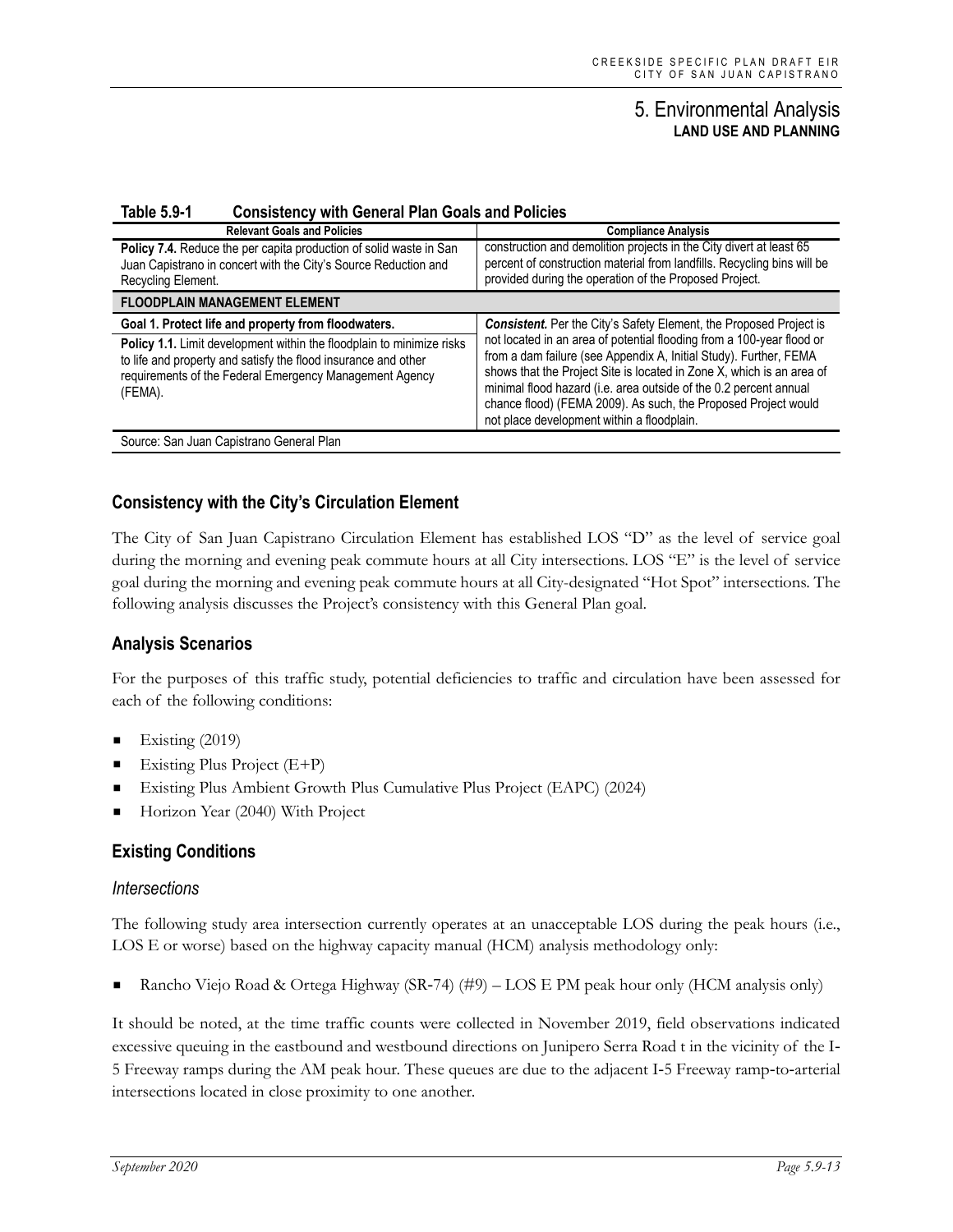## *Roadway Segments*

The following study area roadway segments are currently operating at an unacceptable LOS based on the daily roadway segment capacities:

- Camino Capistrano, South of Junipero Serra Road (#2) LOS E
- Rancho Viejo Road, Junipero Serra Road to Driveway 1 (#7) LOS E

## *Off‐Ramp Queues*

Currently, there are no movements that are experiencing queuing issues during the weekday AM or weekday PM peak 95th percentile traffic flows.

# **Existing plus Project Conditions**

#### *Intersections*

The following study area intersection is anticipated to operate at an unacceptable LOS during the peak hours (i.e., LOS E or worse) based on the HCM analysis methodology only, consistent with Existing (2019) traffic conditions:

Rancho Viejo Road & Ortega Highway (SR‐74) (#9) – LOS E PM peak hour only (HCM analysis only)

The intersection operations analysis results indicate that there are no additional study area intersections anticipated to operate at an unacceptable LOS with the Proposed Project, in addition to the intersection previously identified under Existing (2019) traffic conditions.

#### *Roadway Segments*

Consistent with Existing traffic conditions, the following study area roadway segment is anticipated to operate at an unacceptable LOS based on the daily roadway segment capacities:

Camino Capistrano, South of Junipero Serra Road (#2) – LOS E

The segment of Rancho Viejo Road between Junipero Serra Road and Driveway 1 is anticipated to improve to acceptable LOS with the construction of the Project's site adjacent improvements along Rancho Viejo Road (see discussion under Impact 5.13-3).

#### *Off‐Ramp Queues*

There are no movements that are anticipated to experience queuing issues during the weekday AM or weekday PM peak 95th percentile traffic flows, consistent with Existing (2019) traffic conditions.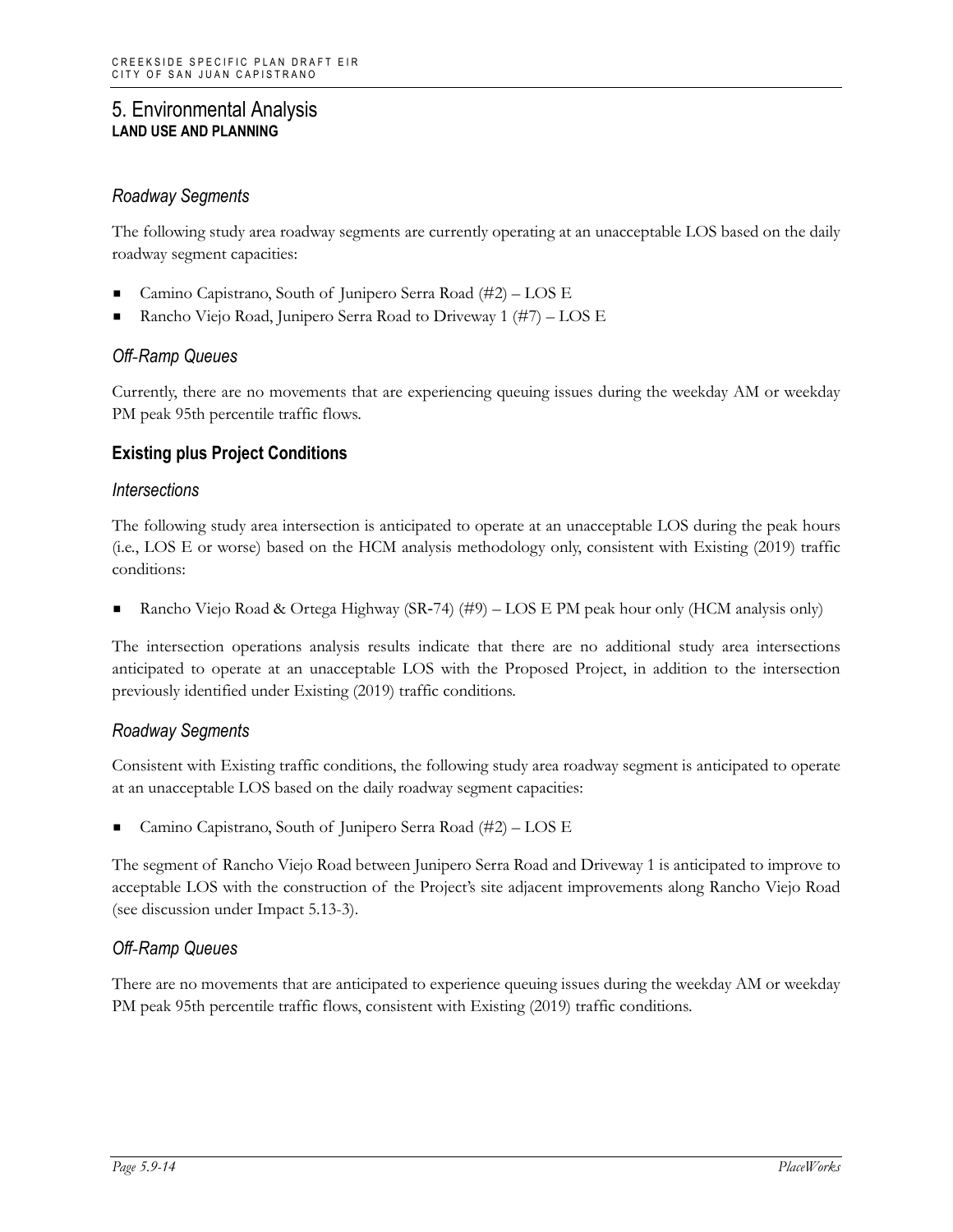# **Existing Plus Ambient Growth Plus Cumulative Plus Project (EAPC) (2024) Conditions**

#### *Intersections*

The following study area intersections are anticipated to operate at an unacceptable LOS during the peak hours (i.e., LOS E or worse):

- I‐5 Southbound Ramps & Junipero Serra Road (#3) LOS E AM and PM peak hours (ICU analysis only)
- Rancho Viejo Road & Ortega Highway (SR‐74) (#9) LOS E PM peak hour only (ICU analysis) and LOS F AM and PM peak hours (HCM analysis)

Cumulative impact occurs when the difference in  $v/c$  ratio between  $E+P$  and existing is greater than 0.01, and the LOS under EAPC (2024) is E or F for the ICU analysis and when the difference in delay (secs.) between E+P and Existing is greater than 1.0, and the LOS under EAPC (2024) is E or F for the HCM analysis. Under these criteria, the following study area intersection is anticipated to result in cumulative impact as shown in Tables 7-1 and 7-2 of the Traffic Study prepared for the Proposed Project (Appendix I):

I‐5 Southbound Ramps & Junipero Serra Road (#3)

#### *Roadway Segments*

Consistent with Existing traffic conditions, the following study area roadway segment is anticipated to operate at an unacceptable LOS based on daily roadway segment capacities:

Camino Capistrano, South of Junipero Serra Road (#2) – LOS F

The segment of Rancho Viejo Road between Junipero Serra Road and Driveway 1 is anticipated to improve to acceptable LOS with the construction of the Project's site adjacent improvements along Rancho Viejo Road (see discussion under Section 5.13 Transportation, Impact 5.13-3).

#### *Off‐Ramp Queues*

There are no movements that are anticipated to experience queuing issues during the weekday AM or weekday PM peak 95th percentile traffic flows, consistent with Existing (2019) traffic conditions.

# **Horizon Year (2040) With Project Conditions**

#### *Intersections*

The following study area intersections are anticipated to operate at an unacceptable LOS during the peak hours (i.e., LOS E or worse):

- Camino Capistrano & Junipero Serra Road (#1) LOS F AM peak hour only (HCM analysis only)
- I‐5 Southbound Ramps & Junipero Serra Road (#3) LOS F AM peak hour; LOS E PM peak hour (ICU and HCM analyses)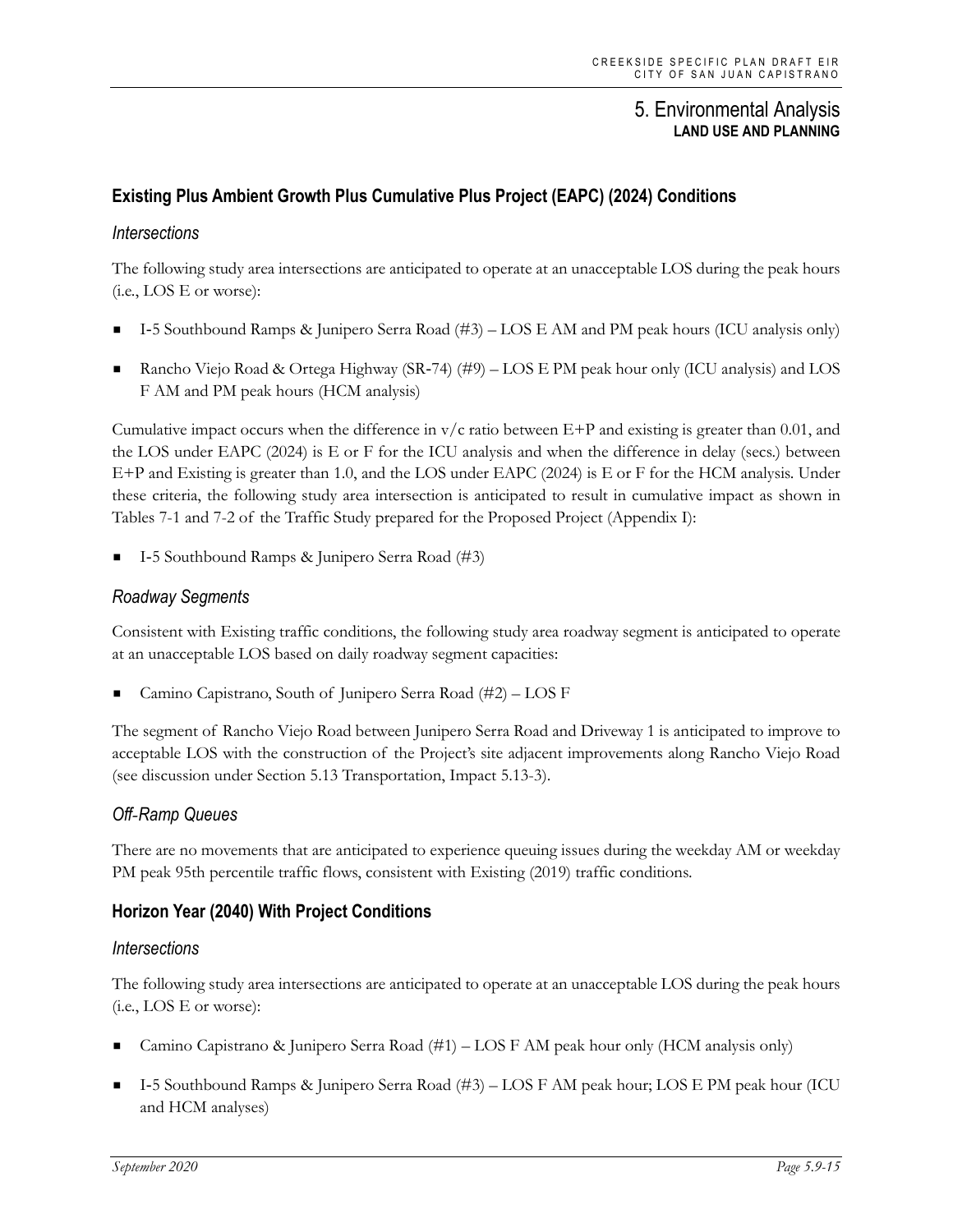- I‐5 Northbound Ramps & Junipero Serra Road (#4) LOS E AM peak hour only (ICU and HCM analyses)
- Rancho Viejo Road & Ortega Highway (SR‐74) (#9) LOS E AM peak hour; LOS F PM peak hour (ICU analysis) and LOS F AM and PM peak hours (HCM analysis)

Cumulative impact occurs when the difference in  $v/c$  ratio between E+P and Existing is greater than 0.01, and the LOS under EAPC (2040) is E or F for the ICU analysis and when the difference in delay (secs.) between E+P and Existing is greater than 1.0, and the LOS under Horizon Year (2040) With Project is E or F for the HCM analysis. Under these criteria, the following study area intersections are anticipated to result in cumulative impact as shown in Tables 8-1 and 8-2 of the Traffic Study prepared for the Proposed Project (Appendix I):

- I‐5 Southbound Ramps & Junipero Serra Road (#3)
- I‐5 Northbound Ramps & Junipero Serra Road (#4)

## *Roadway Segments*

Consistent with Existing traffic conditions, the following study area roadway segment is anticipated to operate at an unacceptable LOS based on daily roadway segment capacities:

Camino Capistrano, South of Junipero Serra Road (#2) – LOS F

The segment of Rancho Viejo Road between Junipero Serra Road and Driveway 1 is anticipated to improve to acceptable LOS with the construction of the Project's site adjacent improvements along Rancho Viejo Road (see discussion under Section 5.13 Transportation, Impact 5.13-3).

#### *Off‐Ramp Queues*

There are no movements that are anticipated to experience queuing issues during the weekday AM or weekday PM peak 95th percentile traffic flows, consistent with Existing (2019) traffic conditions.

#### **Municipal Code Consistency**

In compliance with PPP LU-1, the Proposed Project would comply with the applicable provisions of the City of San Juan Capistrano Municipal Code (SJCMC) except where deviations are specified by the proposed Creekside Specific Plan and allowed by the Grading Plan Modification. SJCMC Section 9-3.535 Parking, provides parking requirement of two off-street parking spaces per dwelling unit and 0.8 spaces per dwelling unit visitor parking. The Proposed Project provides two garage spaces per unit and 0.5 guest parking ratio. Therefore, the Proposed Project is not consistent with the City's existing code. However, if approved, the Specific Plan would allow this parking deviation.

#### **SCAG 2016–2040 RTP/SCS Consistency**

The Proposed Project is not considered a project of regional significance pursuant to the criteria outlined in Section 15206 of the CEQA Guidelines: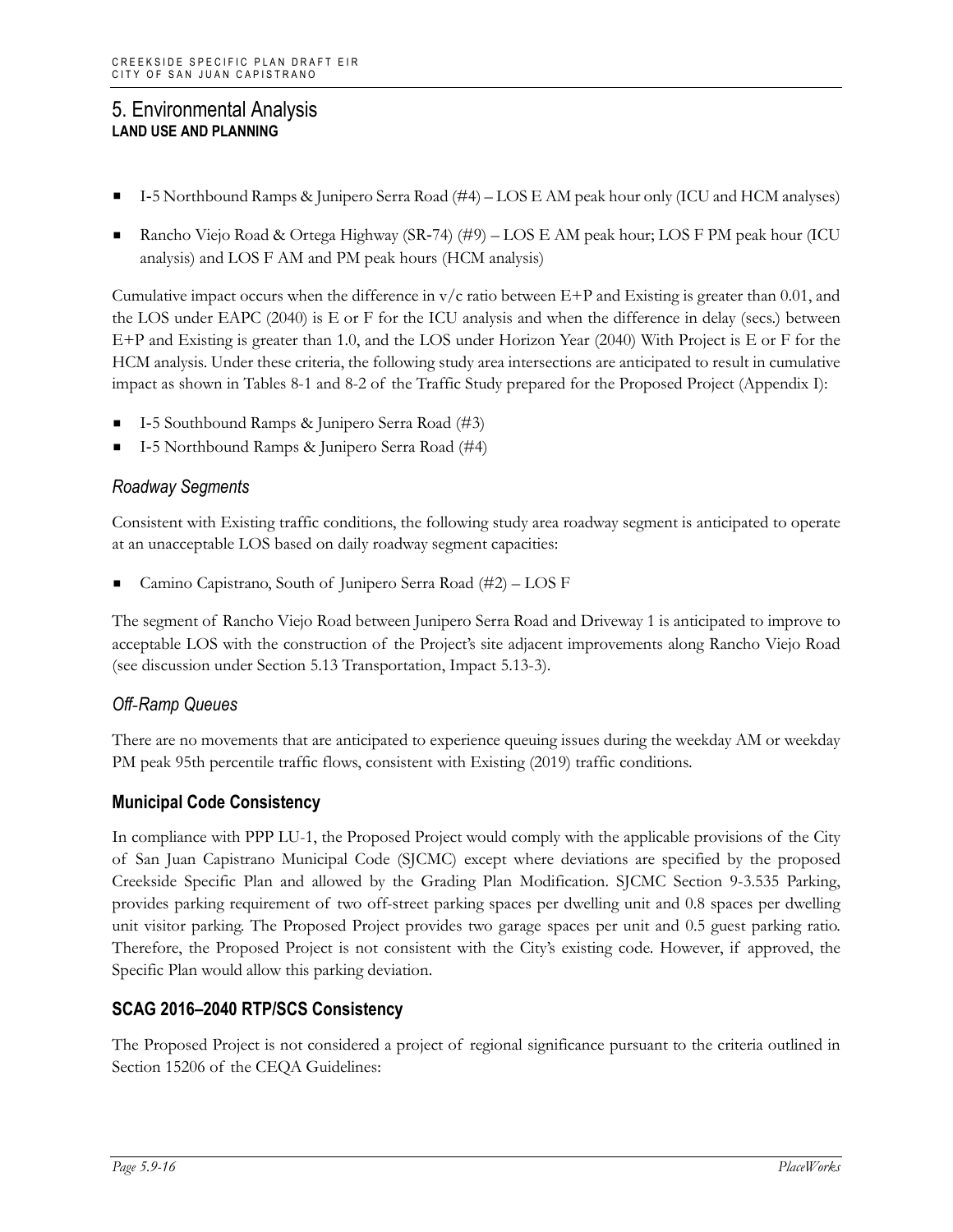**CEQA Guidelines Section 15206(b)(2).** A project has the potential for causing significant effects on the environment extending beyond the city or county in which the project would be located. Examples of the effects include generating significant amounts of traffic or interfering with the attainment or maintenance of state or national air quality standards. Projects subject to this subdivision include:

- (A) A proposed residential development of more than 500 dwelling units.
- (B) A proposed shopping center or business establishment employing more than 1,000 persons or encompassing more than 500,000 square feet of floor space.
- (C) A proposed commercial office building employing more than 1,000 persons or encompassing more than 250,000 square feet of floor space.
- (D) A proposed hotel/motel development of more than 500 rooms.
- (E) A proposed industrial, manufacturing, or processing plant, or industrial park planned to house more than 1,000 persons, occupying more than 40 acres of land, or encompassing more than 650,000 square feet of floor area.

The Proposed Project does not meet any of these criteria. Therefore, the Proposed Project is consistent with SCAG's 2016–2040 RTP/SCS, which focuses on transit, transportation, and mobility and protection of the environment and health of residents; additional consistency analysis is not necessary. Additionally, SCAG forecasts are demographic projections based on a time horizon. As discussed in the DEIR Section 5.11, *Population and Housing*, SCAG forecasts that the City's population would increase from 35,952 in 2018 to 41,900 by 2045, an increase of 5,948 residents, or 16.5 percent. The Proposed Project's proposed 581 residents would result in a total population of 36,533, an increase of 1.6 percent from the existing (2018) conditions. Therefore, the projected population increase would be within the projected 16.5 percent increase by 2045, and Proposed Project is within the SCAG's population growth forecast. The Proposed Project would not exceed the population and housing projections of the City, and would not conflict with SCAG's population growth projections. No further consistency analysis is necessary.

*Level of Significance Before Mitigation:* Potentially Significant.

# **5.9.5 Cumulative Impacts**

# **Consistency with the City's General Plan and SCAG's RTP/SCS**

Implementation of the Proposed Project, in conjunction with other cumulative development in accordance with the City's General Plan, could cause citywide land use and general planning impacts. Cumulative development projects in accordance with the City's General Plan would be subject to compliance with regional and local plans reviewed in this section. While the Proposed Project includes a zone change and General Plan amendment, as discussed above, the Proposed Project is consistent with the City's General Plan and SCAG's RTP/SCS. The development of the Proposed Project would take place within the footprint of the Project Site,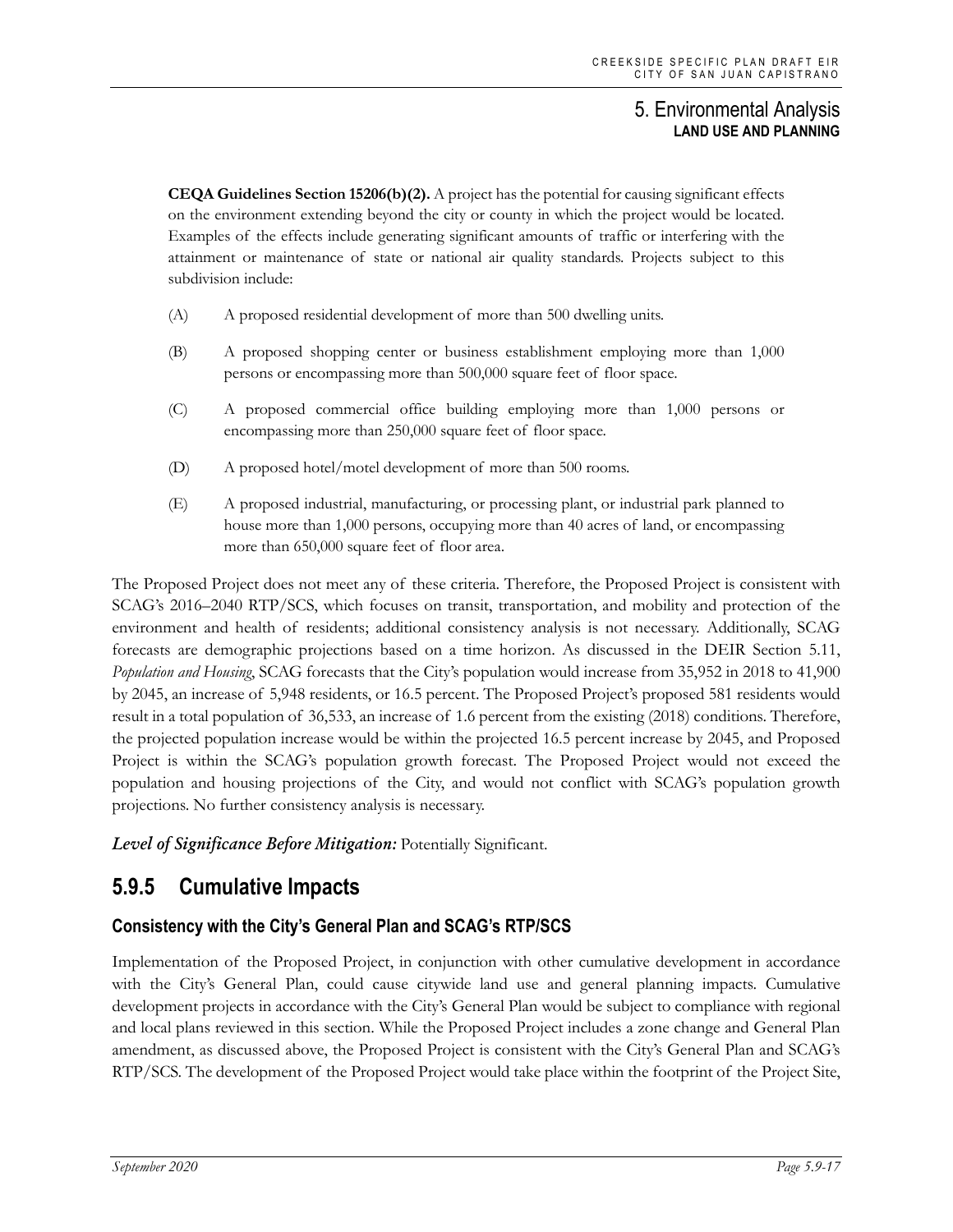and therefore, would not result in citywide land use and planning impacts. The Proposed Project combined with cumulative projects would not result in cumulatively considerable impacts to land use and planning.

# **Consistency with the Adopted Circulation Element**

The City of San Juan Capistrano Circulation Element has established LOS "D" as the level of service goal during the morning and evening peak commute hours at all City intersections. LOS "E" is the level of service goal during the morning and evening peak commute hours at all City-designated "Hot Spot" intersections.

As described above, two study area intersections #3 I-5 Southbound Ramps & Junipero Serra Road and #4 I-5 Northbound Ramps & Junipero Serra Road) are anticipated to operate at an unacceptable LOS during the peak hours (i.e., LOS E or worse) in the cumulative EAPC Year (2024) and Horizon Year (2040) With Project Conditions. In addition, consistent with Existing traffic conditions, the Camino Capistrano, South of Junipero Serra Road roadway segment is anticipated to operate at an unacceptable LOS based on daily roadway segment capacities. However, the segment of Rancho Viejo Road between Junipero Serra Road and Driveway 1 is anticipated to improve to acceptable LOS with the construction of the Project's site adjacent improvements along Rancho Viejo Road.

As identified in Impact 5.9-1, the Proposed Project would cumulatively contribute to congestion on key traffic study intersections and a freeway ramp in year 2024 and year 2040. However, mitigation measures are provided to reduce potential impacts to a less than significant level. As discussed in Section 7.7 and Section 8.7 of the traffic study prepared for the Proposed Project, (see Appendix I), improvement strategies have been recommended for those intersections anticipated to result in a significant impact. The following intersection is anticipated to result in a cumulative impact, based on the increase in  $v/c$  ratio during the peak hours:

- I‐5 Southbound Ramps & Junipero Serra Road (#3)
- ‐5 Northbound Ramps & Junipero Serra Road (#4)

Improvement strategies have been recommended at this intersection to reduce each location's peak hour delay and improve the associated LOS grade to an acceptable LOS. The following improvement would bring the LOS back to acceptable levels:

- I‐5 Southbound Ramps & Junipero Serra Road (#3)
	- Add a southbound right turn lane. (Caltrans has plans to construct this improvement but is seeking fair share contributions.)
	- Add a 3rd eastbound through lane. This improvement is included in the Capistrano Circulation Fee Program.
	- Add a 2nd westbound through lane. This improvement is included in the Capistrano Circulation Fee Program.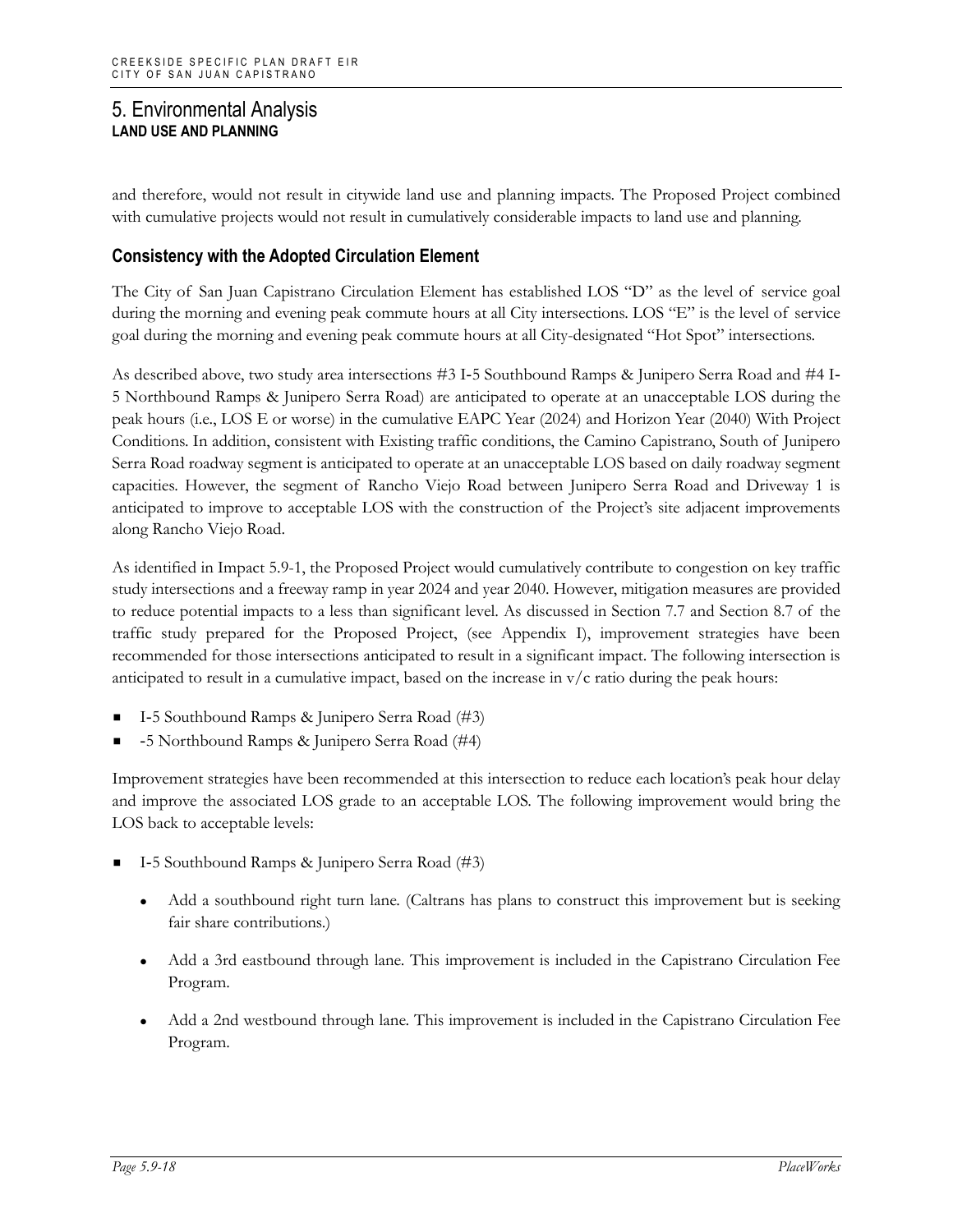- I‐5 Northbound Ramps & Junipero Serra Road (#4)
	- Add a 2nd northbound left turn lane.
	- Add a 2nd eastbound left turn lane. This improvement is included in the Capistrano Circulation Fee Program.

The project applicant will pay fair-share contributions for all off-site transportation improvements necessary to maintain acceptable levels of service, consistent with San Juan Capistrano City Council adopted Policy Number 111 (see PPP LU-3 and MM LU-1). The Proposed Project would also participate in funding of this improvement through participation in the City's Circulation Fee program (see PPP LU-2). These programs aim to mitigate the additional traffic burdens created by new development to the City's arterial and collector street system. These fees will be imposed on all cumulative development in the City to finance the costs of street improvements, including widening and reconstruction, new traffic signals, street landscaping, intersection improvements, and freeway interchange improvements.

With implementation of MM LU-1 and compliance with PPP LU-2 and PPP LU-3, satisfactory levels of service at intersections and roadway segments would be maintained, consistent with the City's adopted Circulation Element. Cumulative project impact would be less than significant with mitigation.

# **5.9.6 Level of Significance Before Mitigation**

Without mitigation, the following impact would be **potentially significant**:

**Impact 5.9-1:** Two study area intersections are anticipated to operate at an unacceptable LOS during the peak hours (i.e., LOS E or worse) in the cumulative Horizon Year (2040) With Project Conditions. In addition, consistent with Existing traffic conditions, the Camino Capistrano, South of Junipero Serra Road roadway segment is anticipated to operate at an unacceptable LOS based on daily roadway segment capacities. This would not be consistent with the City's Circulation Element goals for level of service.

# **5.9.7 Mitigation Measures**

#### **Impact 5.9-1**

- LU-1 Prior to recordation of the final map, the project applicant shall pay fair-share contributions for all off-site transportation improvements necessary to maintain acceptable levels of service, consistent with San Juan Capistrano City Council adopted Policy Number 111. Fair-share participation will be required at the following intersections:
	- I‐5 Southbound Ramps & Junipero Serra Road (#3)
	- I‐5 Northbound Ramps & Junipero Serra Road (#4)